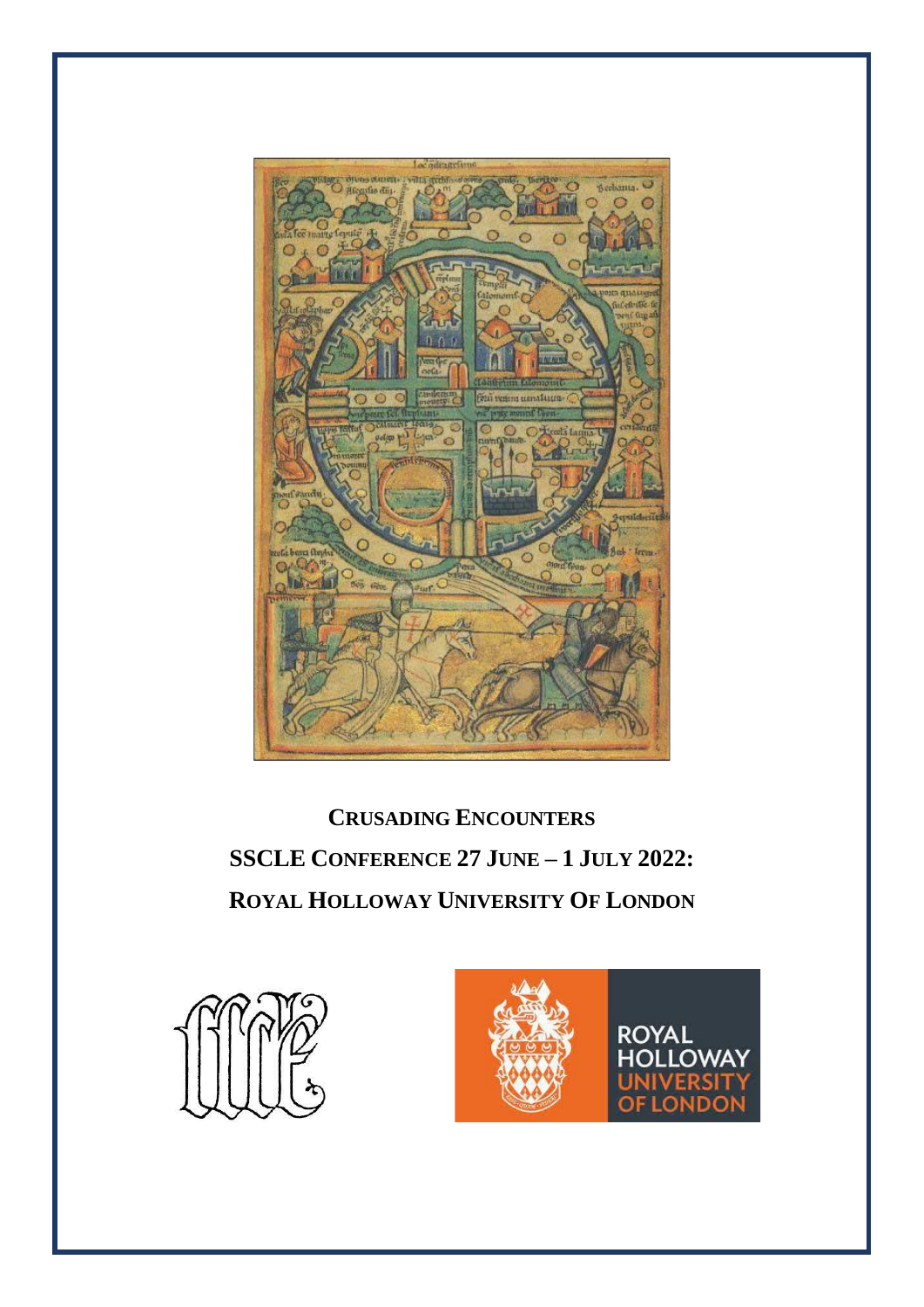# **ORGANISING COMMITTEE AND HELPERS**

MYRA BOM ANDREW BUCK CHARLOTTE GAUTHIER ANDREW JOTISCHKY DANIELLE PARK JONATHAN PHILLIPS

TOM BROWN LEO CARTER PHOEBE CLOTHIER JAMES CURRIE NICHOLAS DAVIDGE TOM HALE ERYN JOSE HALLIE LAWSON RONAN O'REILLY JAKE PETTMAN MARCUS PHILLIPS JOSH RICE REBECCA SHIELD RYAN STACEY LAURA STEWART JAMIE WHITE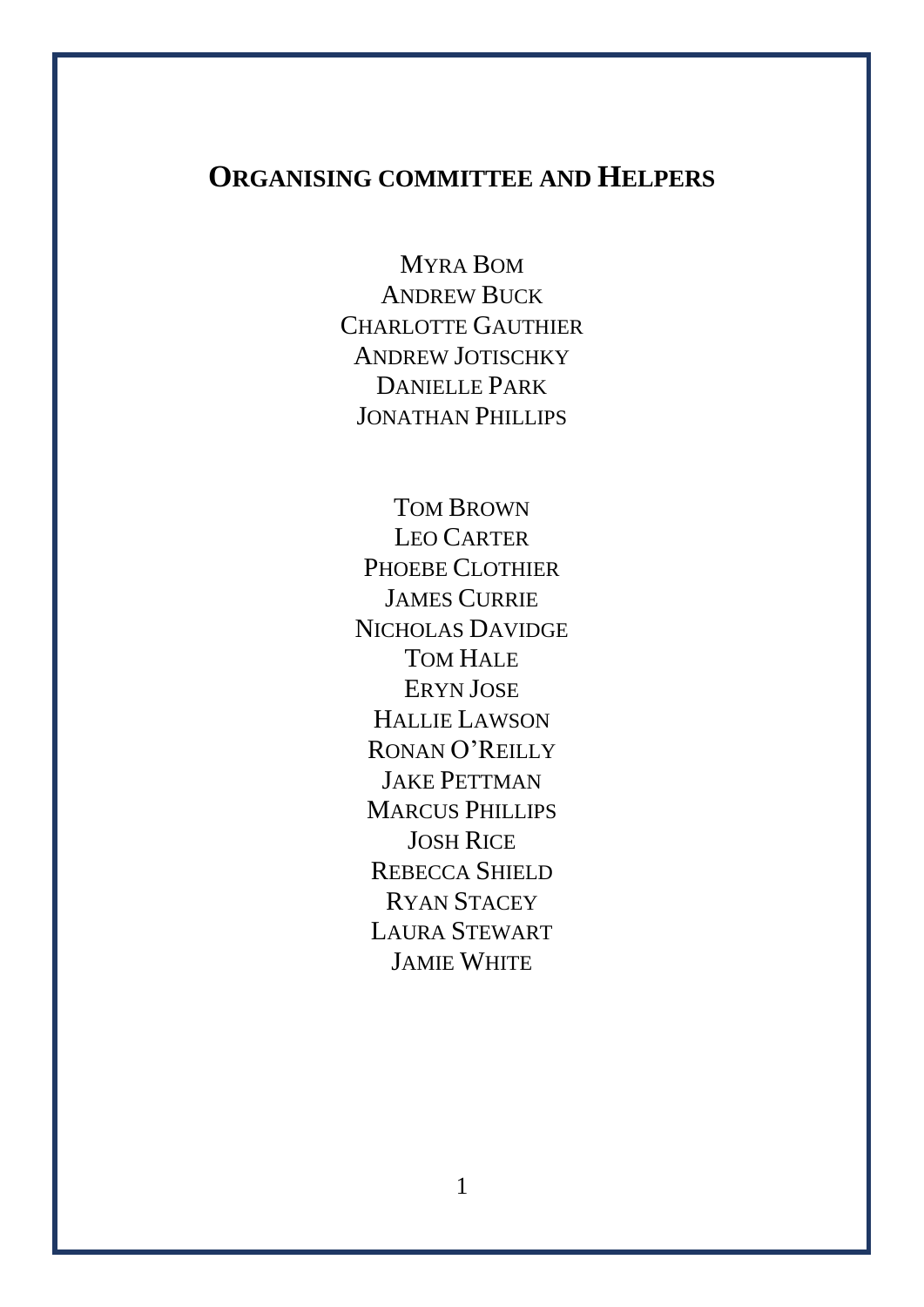# **CONTENTS**

| <b>WELCOME FROM SSCLE PRESIDENT</b> | 3  |
|-------------------------------------|----|
| MONDAY 27 JUNE                      | 5  |
| <b>TUESDAY 28 JUNE</b>              | 6  |
| <b>WEDNESDAY 29 JUNE</b>            | 19 |
| THURSDAY 30 JUNE                    | 31 |
| FRIDAY 1 JULY                       | 31 |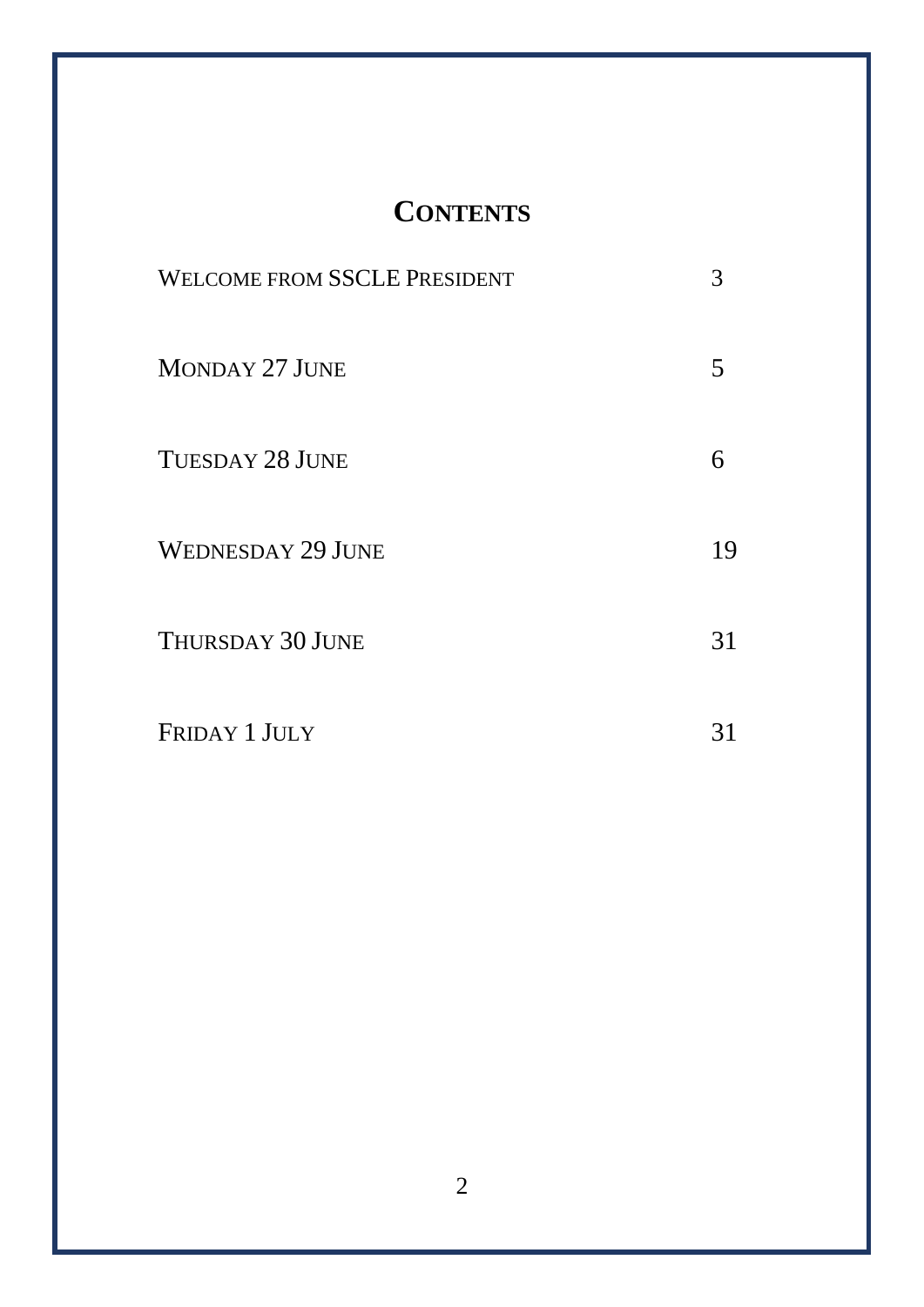#### **GREETINGS FROM THE PRESIDENT**

A very warm welcome to the long-awaited  $10<sup>th</sup>$  Society for the Study of the Crusades and the Latin East conference at Royal Holloway, University of London. We are delighted to welcome you in person and online to this meeting. Back in 2016, at our previous gathering in Odense, we were just absorbing the shock of the Brexit vote. And then came Covid, and the global tragedy and misery it still brings. Now, in 2022, we have the unmitigated horror of President Putin's invasion of Ukraine, an unwarranted act of war that we wholeheartedly condemn. Against this ongoing tragedy in Ukraine, it is worth taking a moment to reflect on our good fortune in being able to gather once more and to share our love and enthusiasm for research and for freedom of action and expression. We have delegates and attendees from across the globe, and our subject encompasses immense chronological, geographical, religious and cultural diversity. We look forward to learning, to sharing new ideas, to disagreeing with one another and, simply, to engaging in our collective passion for our subject.

I would like to express our gratitude to Professor Paul Layzell, Principal of Royal Holloway University of London for hosting us. I am also very grateful to the College for its generous financial support, courtesy of Vice-Principal Professor Ken Badcock.

We are pleased to acknowledge the hard work of (especially) Adela Fernandez and Helen Earwaker in the RHUL Conference office. The technical support of Sarah Honeycombe has also been invaluable. The event could not take place without the energy of our red T-shirted volunteer helpers, so a big thank-you to all of them.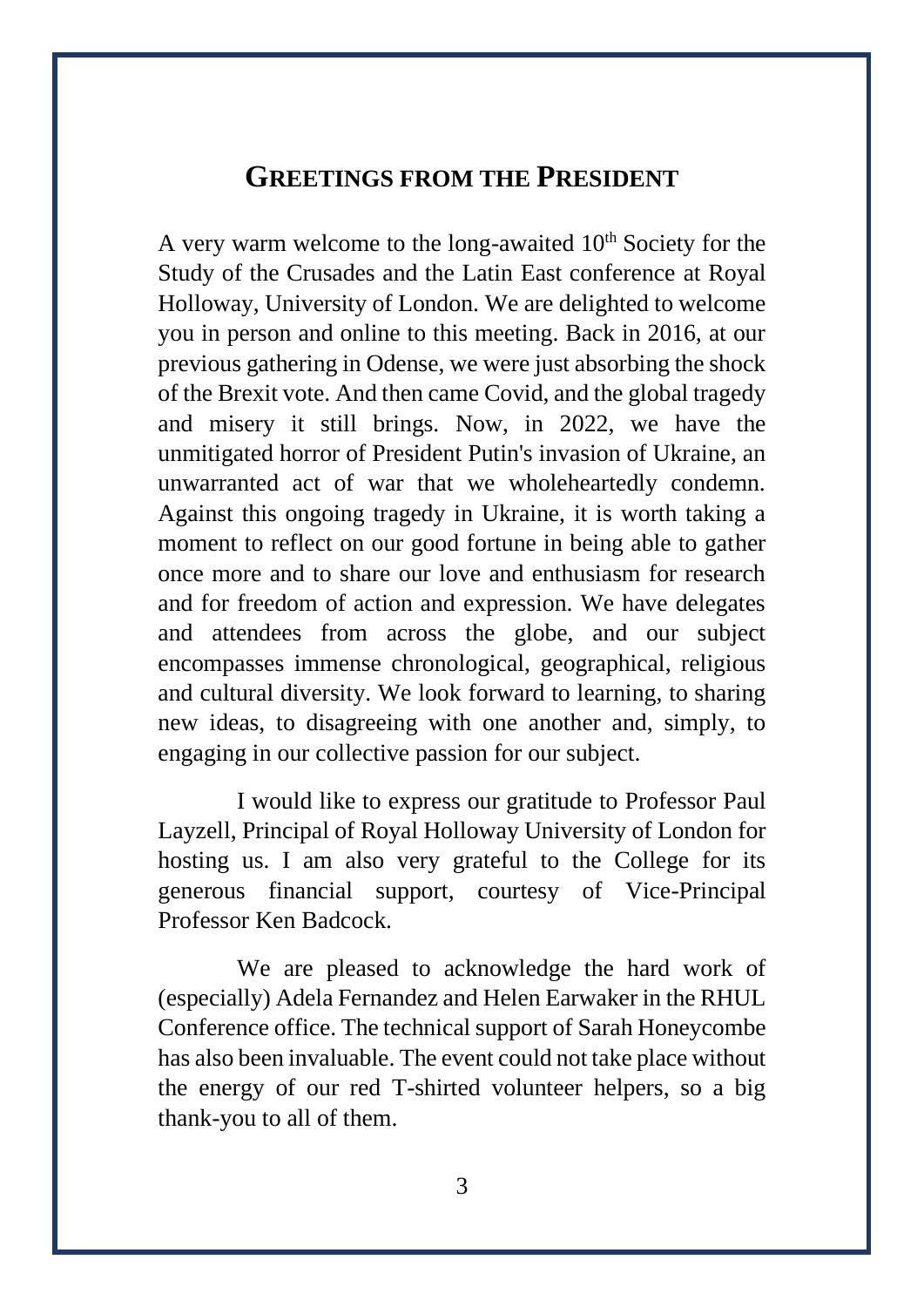Conferences and academic events are much the better (I was going to say richer, but part of the idea is that we spend our money with them…) for the presence of our friends and colleagues from the publishing world and it is a pleasure to welcome this central element of the academic community to the meeting.

It is exciting for the SSCLE to have two new prizes to award, the Ronnie Ellenblum Best First Book, and Best Paper by a Postgraduate/Early Career Researcher, the latter recognised by a generous £500 award; our gratitude to the anonymous donor who has given this sum. Both of these prizes will be announced at our Society Business Meeting at 6.00pm on Wednesday evening.

I must note the very generous bequest of former President, Professor Bernard Hamilton, who left the Society a considerable sum of money that has done much to support the student bursaries. We are also the beneficiaries of a further trio of kind gifts towards our bursaries.

Finally, my sincerest thanks to the Conference Committee. This event has been four years in the making, encompassing the ECR online event in 2021. The patience and dedication of these friends and colleagues has been extraordinary and as a Society we are much in their debt.

With all best wishes for an exciting and enjoyable conference,

Jonathan Phillips

President of the Society for the Study of the Crusades and the Latin East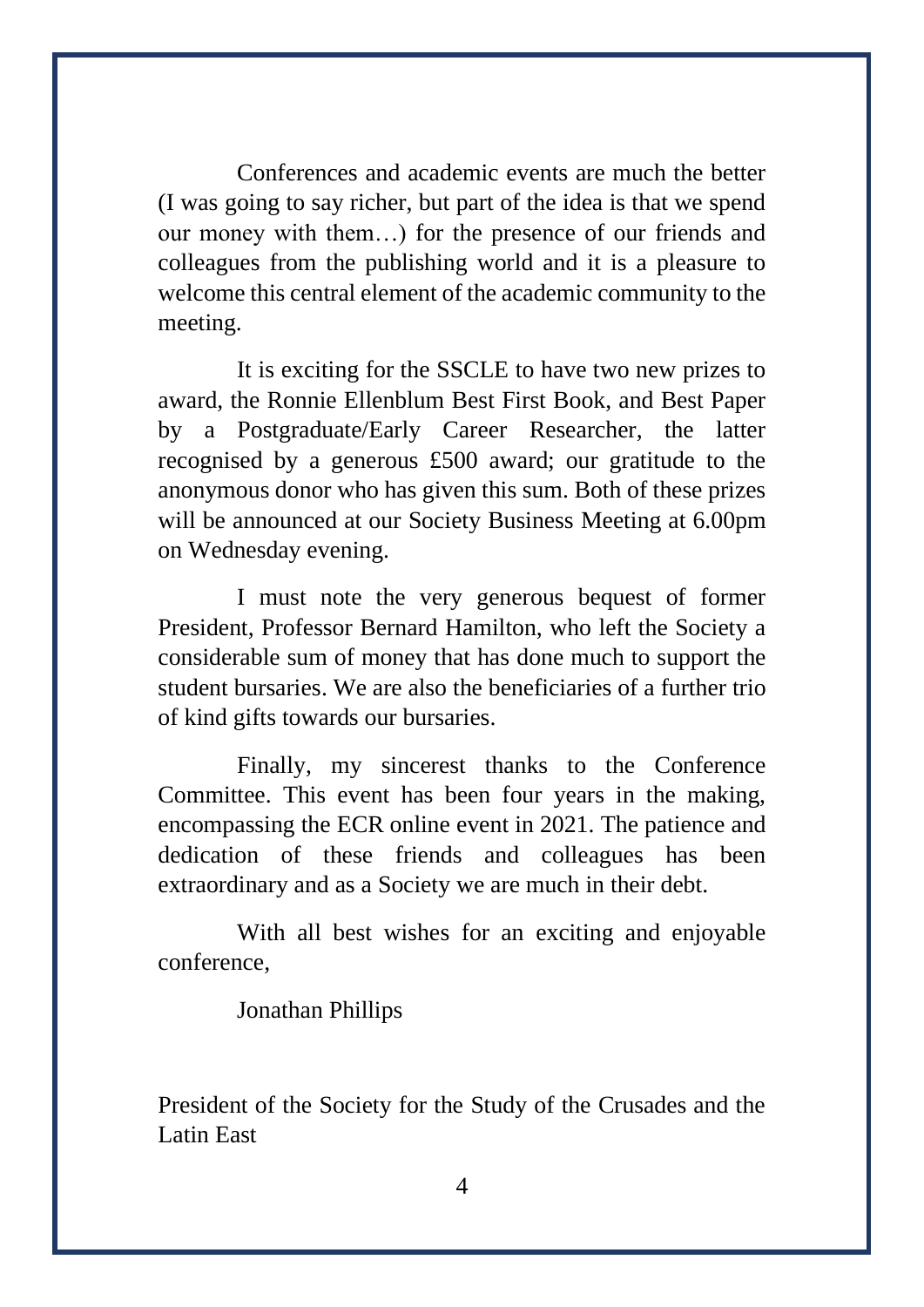# **PROGRAMME**

# **MONDAY 27 JUNE**

12.00–17.15 Teachers' CPD Conference

14.30–17.30 Registration

17.45–18.00 Welcome to the Conference **Professor Paul Layzell, Principal, Royal Holloway, University of London**

18.00–19.00 Plenary Lecture: Windsor LT

**Jessalynn Bird (St Mary's College, Notre Dame):** 'Close Encounters of the Cross-Cultural Kind: Oliver of Paderborn, Jacques de Vitry, Frederick II, and al-Malik al-Kamil'

Chair: Andrew Jotischky (RHUL)

19.00– Drinks and Summer BBQ, Crosslands, Founder's Building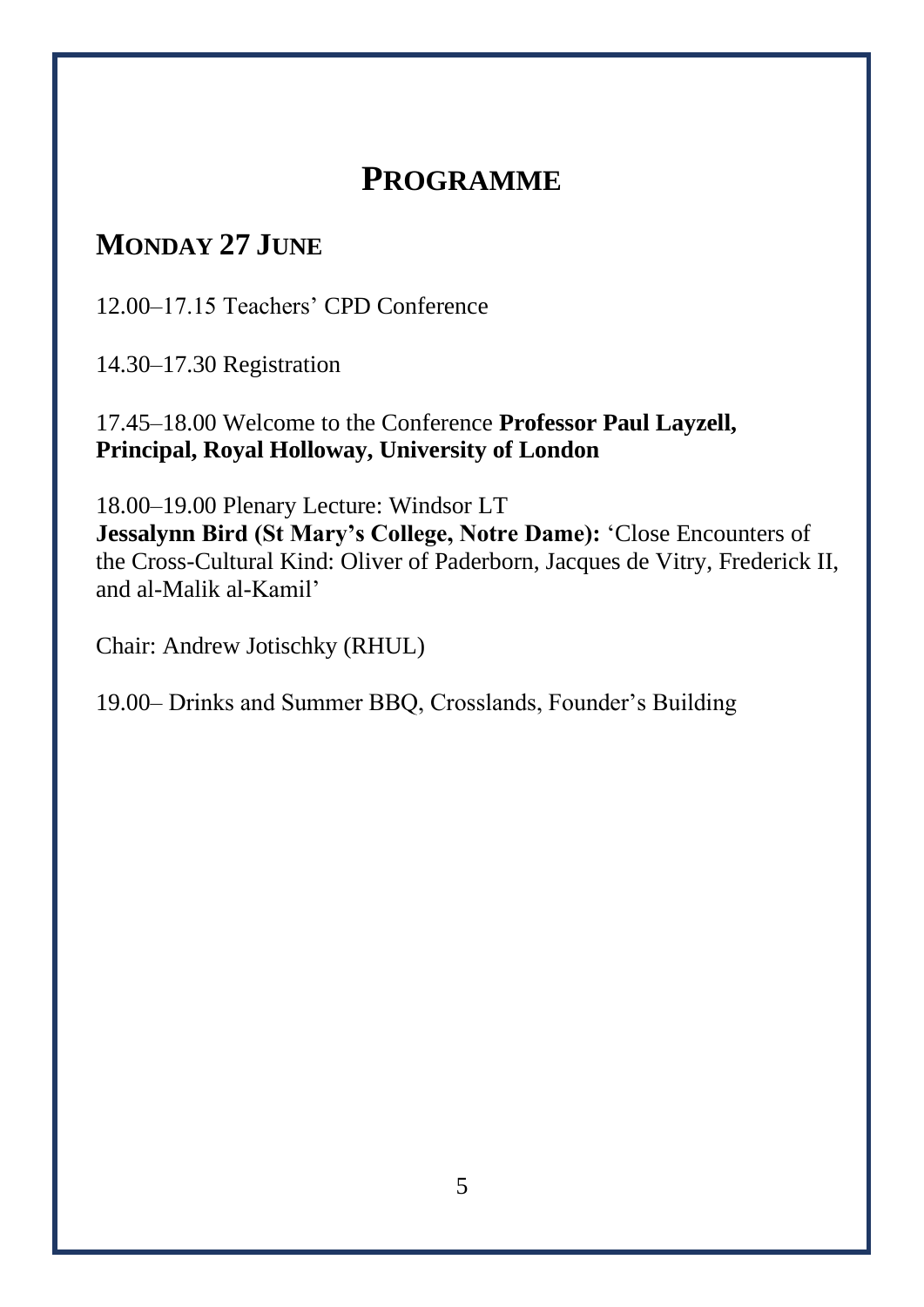# **TUESDAY 28 JUNE**

9.00–10.00 Plenary Lecture: Auditorium: **Jonathan Harris** (RHUL): 'Constantine X and the Antipope: A proto-proto-Crusade?'

Chair: Nikolaos G. Chrissis (Democritus University of Thrace)

10.00–10.30 coffee break

10.30–12.00 **SESSION I**

# **Session I:1: Seminar Room 1:**

*Peacemaking and Inter-Cultural Contact* Chair: Andrew D. Buck (RHUL)

**Yvonne Friedman** (Bar Ilan University): 'The Role of Captives in Peacemaking in the Latin East'

**Betty Binysh** (Cardiff University): 'The Evolution of Frankish-Muslim "Peaceful" Relations from Saladin to the Ayyubids and Early Mamluks'

**Sophia Menache** (University of Haifa): 'Imagination versus Reality: Interactions between the Crusades and Indigenous People'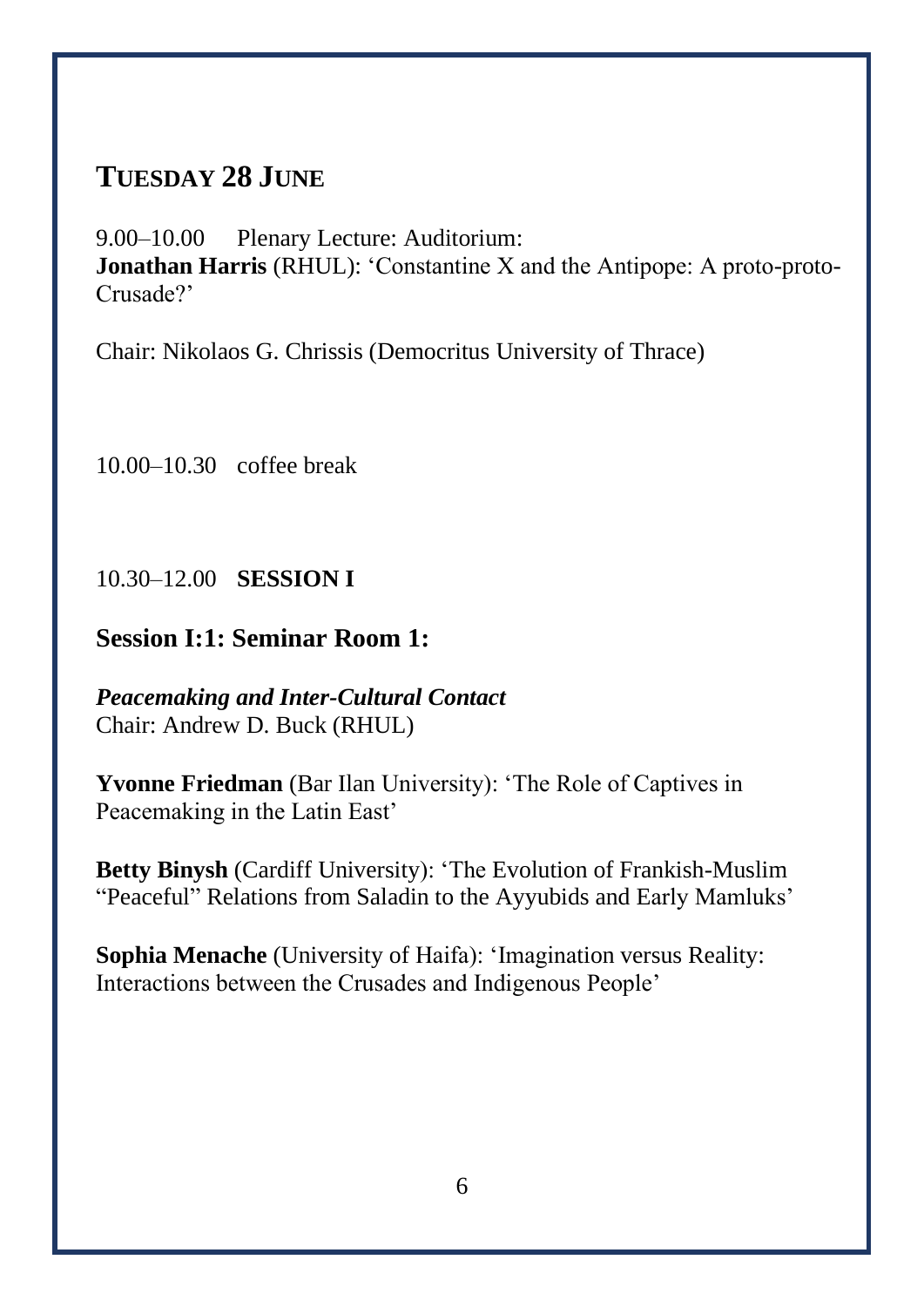#### **Session I:2: Seminar Room 2:**

*The Later Crusades: Encounters and Representations I***:** *Memory* **Organisers: Charlotte Gauthier (RHUL), Katherine J. Lewis (University of Huddersfield) and Francesca Petrizzo (University of Leeds)** Chair: Charlotte Gauthier

**Katherine J. Lewis**: '"...the sayd kyng champyon or deffensour of the feythe": Remembering Louis IX of France in Late-15<sup>th</sup>- and Early-16<sup>th</sup>-Century England'

**James Gallacher** (University of Glasgow): 'Constructing a Legend: The House of Warwick and the Memory of the Crusades in the 15<sup>th</sup> Century'

**Zeynep Cecen** (Bilkent University): 'Two Different Approaches to the Failure of the Crusade of Nicopolis (1396) in the Works of Late Medieval French Authors'

#### **Session I:3: Seminar Room 3:**

*Crusade and Nature I***:** *Crusades and Encounters with Nature in the Mediterranean***.** Organisers: Jessalynn Bird Chair: Jessalynn Bird

**Piers Mitchell** (University of Cambridge): 'Crusaders as Microcosm– Crusaders and Intestinal Parasites in the Mediterranean'

**Edward Holt** (Grambling State University): '*Estrela do mar*: the Sea as a Tool of Crusade in the *Cantigas de Santa Maria*'

**Sini Kangas** (Tampere University): '"Little his ears, and tawny all his face": The Horse and his Knight in the Chronicles and *Chansons* of the Crusades'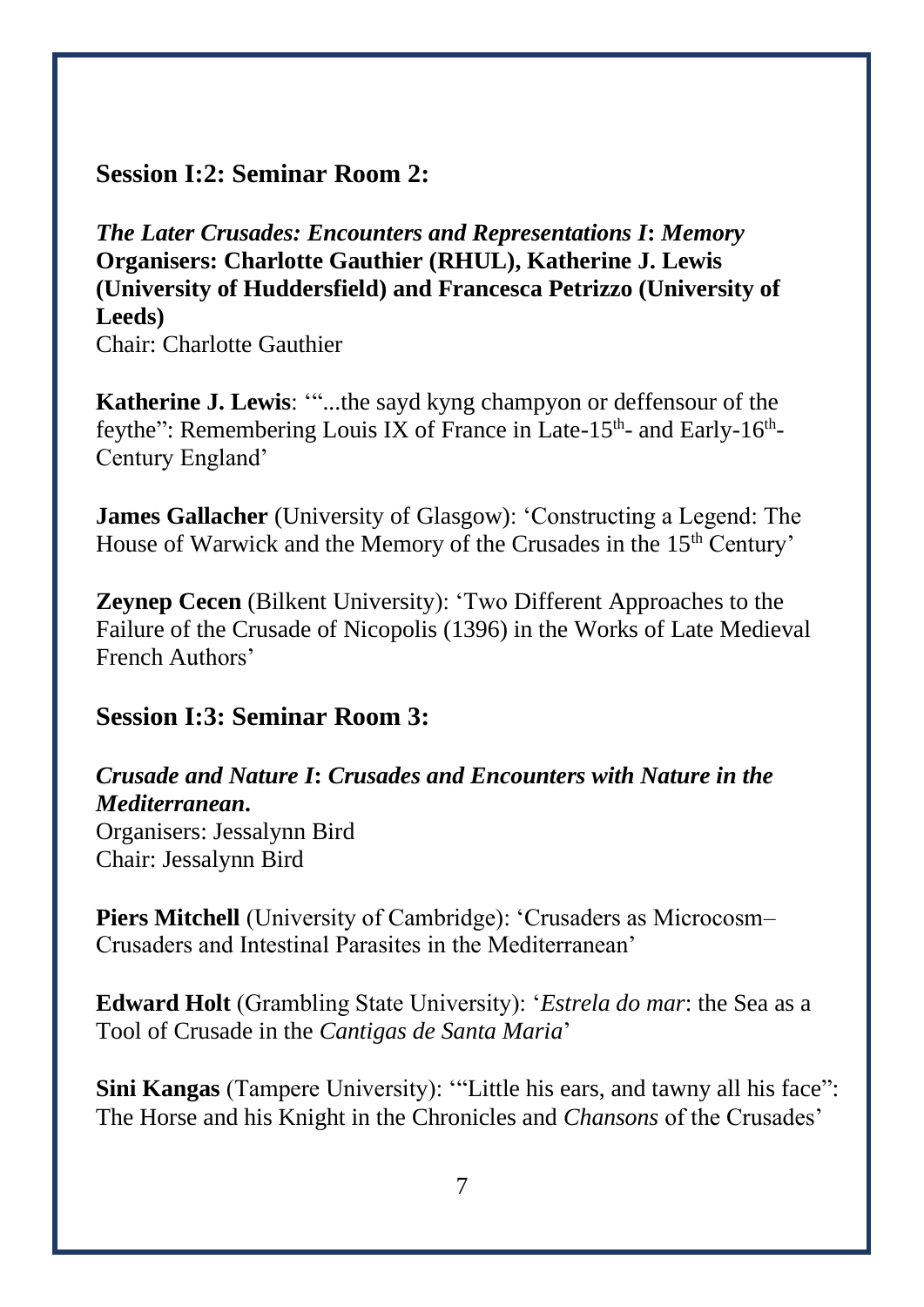#### **Session I:4: Seminar Room 4:**

*The Military Orders in the Late Middle Ages* Chair: Greg O'Malley (Independent)

**George Summers** (Saint Louis University): 'Obedience and Authority in a Late Medieval Hospitaller Translation of Pseudo-Jerome's *Regula Monacharum*'

**Christine Isom-Verhaaren** (Brigham Young University): 'Umur of Aydin: Holy War Encounters at Smyrna between Turkish Gazis and the Knights Hospitaller of Rhodes in the mid-14<sup>th</sup> Century'

**Juho Wilskman** (Independent): 'The Military Conservatism of the Hospitallers during the Fourteenth and Early Fifteenth Centuries'

#### **Session I:5: Seminar Room 5:**

*Archaeology and Architecture of the Crusades I* Chair: Adrian Boas (University of Haifa)

**Micaela Sinibaldi** (University of Warsaw/Cardiff University): 'Settlement in Crusader Transjordan (1100–1189): a Historical and Archaeological Study' (online)

**Izik Polack** (University of Haifa): 'Landmark to the Entrance of Acre Harbour in the 12<sup>th</sup>-13<sup>th</sup> century: Where is St. Andrew's Church?'

**Benjamin Kedar** (Hebrew University of Jerusalem): 'The Contributions of Aerial Photography to the History of the Kingdom of Jerusalem'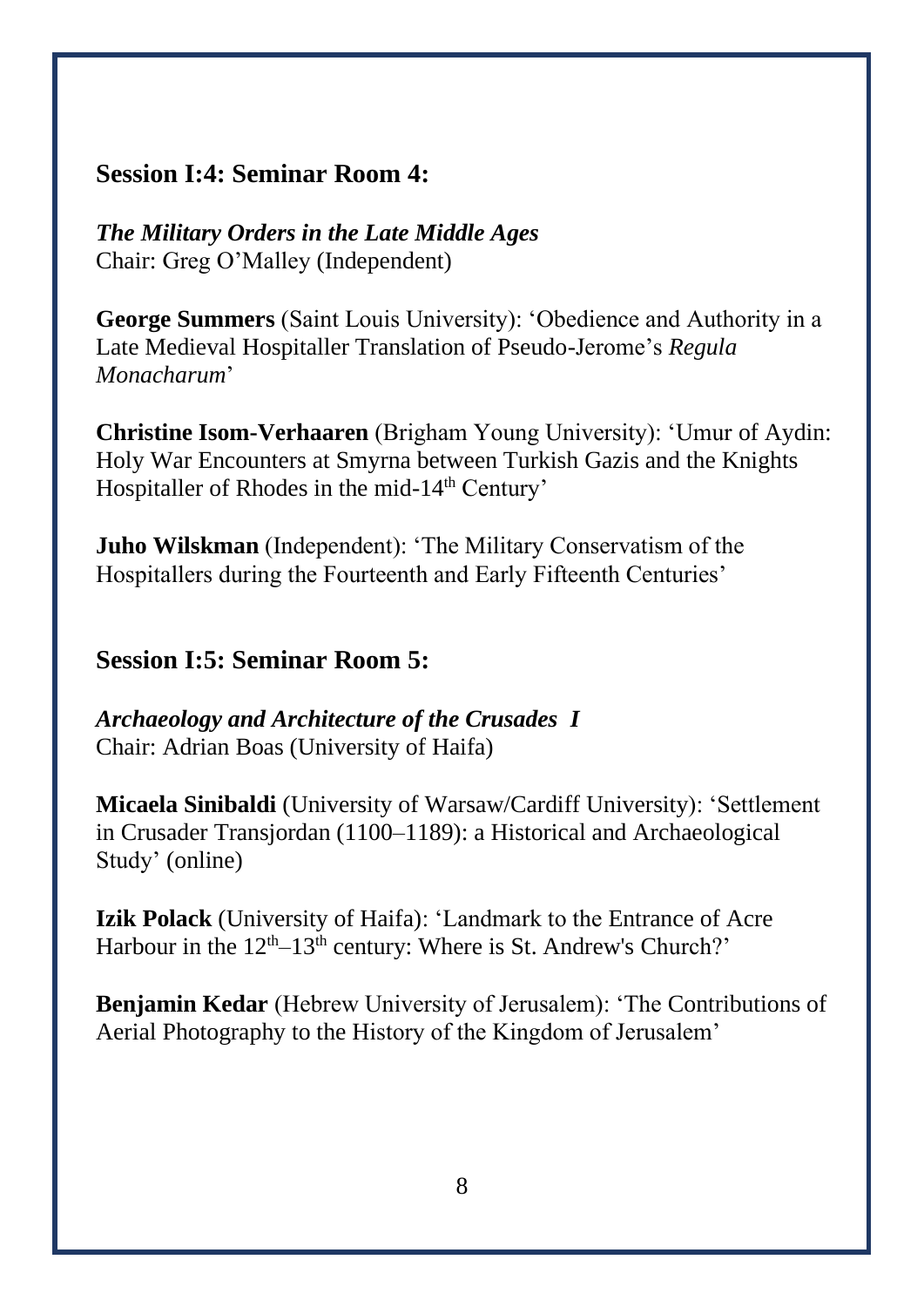#### **Session I:6: Seminar Room 6:**

*Remembrance of Crusading in the Late Medieval and Modern Worlds* Chair: Jonathan Phillips

**Cass Chideok** (Independent): 'The Crusading Ideology of Joan of Arc'

**Carol Sweetenham** (University of Warwick/RHUL): 'The Crusader who Never was and the Editor who made him (Relatively) Famous: Richard Le Pelerin, The Old French Crusade Cycle and French Nationalism'

**Oleg Sokolov** (St Petersburg State University): 'Crusades Memory in Arabic Folk Epics: Images and Trauma' (online)

#### **Session I:7: Seminar Room 7:**

*Germany and the Crusades* Chair: Nicholas Morton (Nottingham Trent University)

**Jay Rubenstein** (University of Southern California): 'Crusade as Eschatology in Frederick II's Germany'

**Lucas Villegas-Aristizabal** (Queen's University, Canada): '*De itinere Frisonum*: The Frisian Crusading Itinerary to the Holy Land 1217–1218: A Frisian Perspective on Crusading as Pilgrimage to the Holy Land'

**Darius Baronas** (Lithuanian Institute of History): 'Teutonic Experiences in the Lithuanian Wilderness during the Long Fourteenth Century'

12.00–12.15 coffee break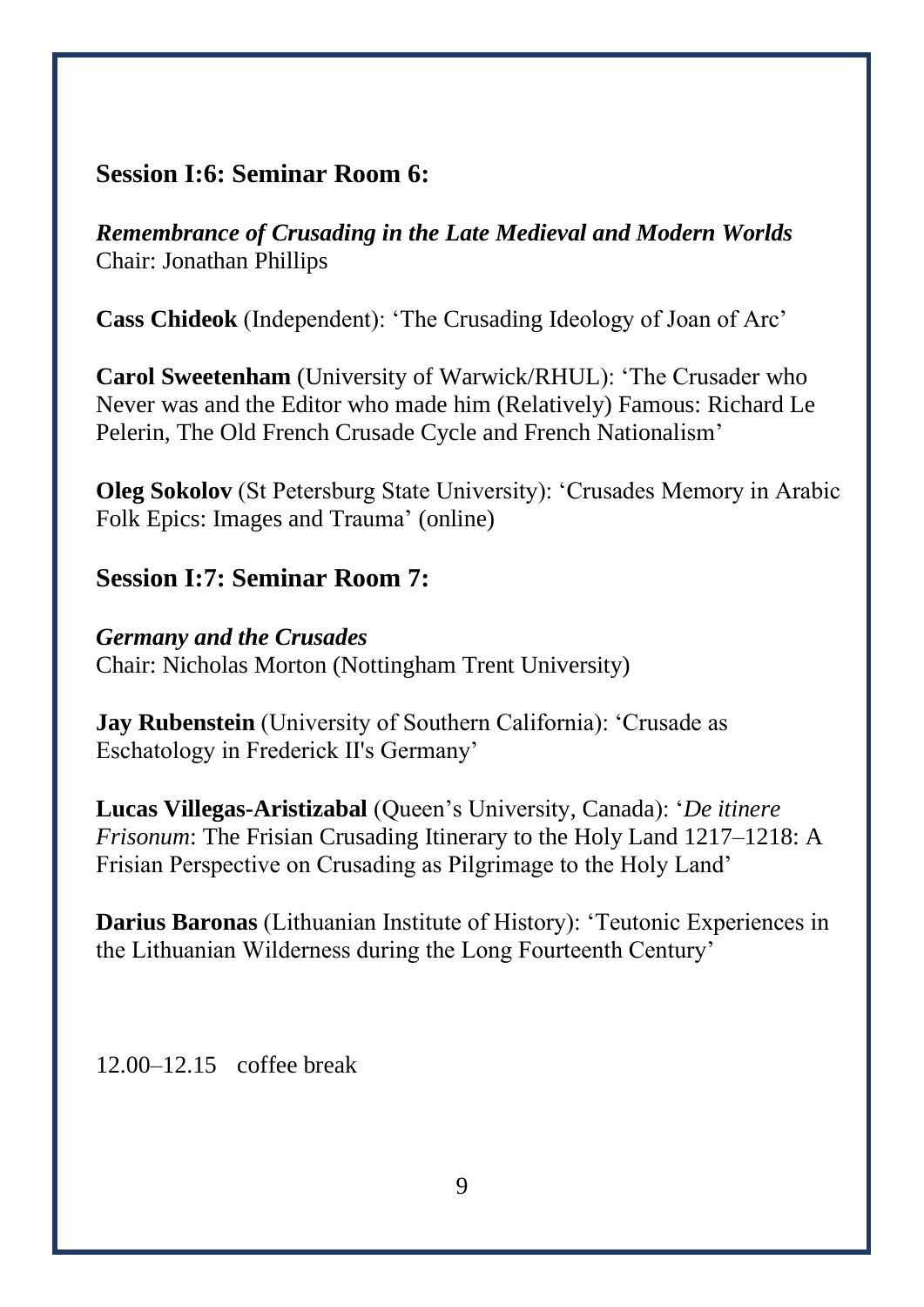12.15–13.15 Plenary Lecture: Auditorium: **Paul M. Cobb** (University of Pennsylvania): 'Encounters in Eurasia: The Boundless World of Johannes Schiltberger'

Chair: Kurt Villads Jensen (Stockholm University)

13.15–14.15 lunch

# 14.15–15.45 **SESSION II**

# **Session II:1: Seminar Room 1:**

*Remembering the Fall: Literary Responses to the Loss of Jerusalem after 1187* Chair: Helen J. Nicholson (Cardiff University)

**Andrew D. Buck**: 'The *Historia regum Hierusalem Latinorum ad deplorationem perditionis terrae sanctae accomodata* and the Loss of Jerusalem'

**Katy Mortimer** (RHUL): 'Not Once But Twice: Losing Jerusalem in Roger of Howden's Histories of the Third Crusade'

**Stephen Spencer** (King's College, London): 'The Third Crusade and the Rewriting of History in Medieval England'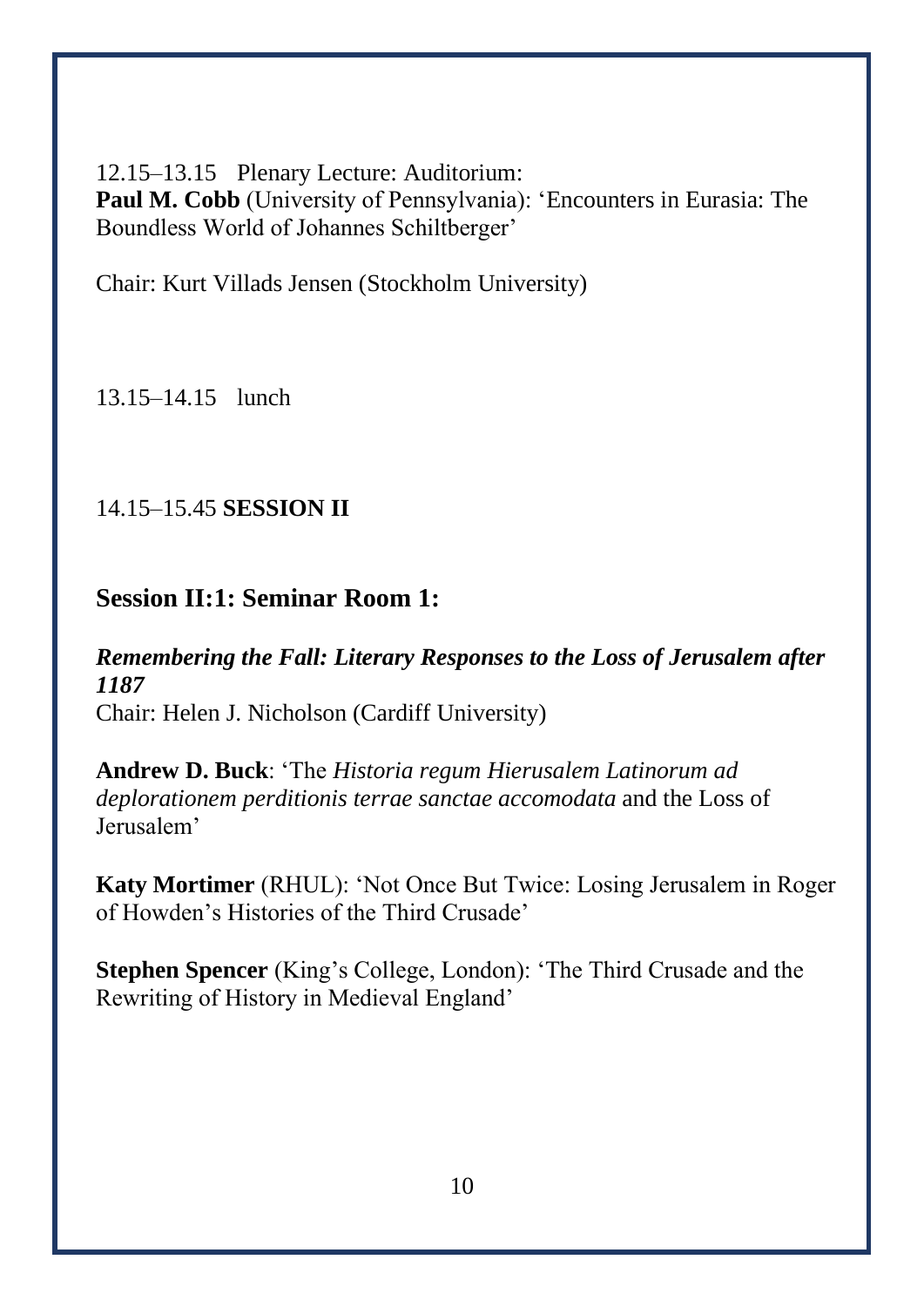#### **Session II:2: Seminar Room 2:**

*Italy and the Cross. Crusader Symbology in the Italian Middle Ages* Chair: Thomas Madden (Saint Louis University)

**Antonio Manco** (Università Cattolica del Sacro Cuore, Milano): 'The *signum crucis* in the Struggles in Italy of the 11<sup>th</sup> century. A Prototype of the *cruce signati*?' (online)

**Antonio Musarra** (Sapienza Università di Roma): 'The Municipal Use of the *signum crucis* between the 12<sup>th</sup> and 13<sup>th</sup> Centuries in the Cities of the *Regnum Italiae'*

**Simone Lombardo** (Università Cattolica del Sacro Cuore, Milano): 'A New Use of Crusader Symbols after the End of Outremer (14<sup>th</sup> century)'

#### **Session II:3: Seminar Room 3:**

*The Later Crusades: Encounters and Representations II***:** *History* Organisers: Charlotte Gauthier, Katherine J. Lewis and Francesca Petrizzo Chair: Katherine J. Lewis

**Charlotte Gauthier**: 'Defender of the Faith – but why?: Henry VIII and the Benevolence of 1543'

Davide Esposito (Naples, Frederick II): 'Crusading Projects in Late 15<sup>th</sup>-Century Italy' (online)

**Phil James** (RHUL): 'Mass Engagement with Crusading Ideas through Communal Religious Observance during the Polish Relief Expedition to Vienna, 1683'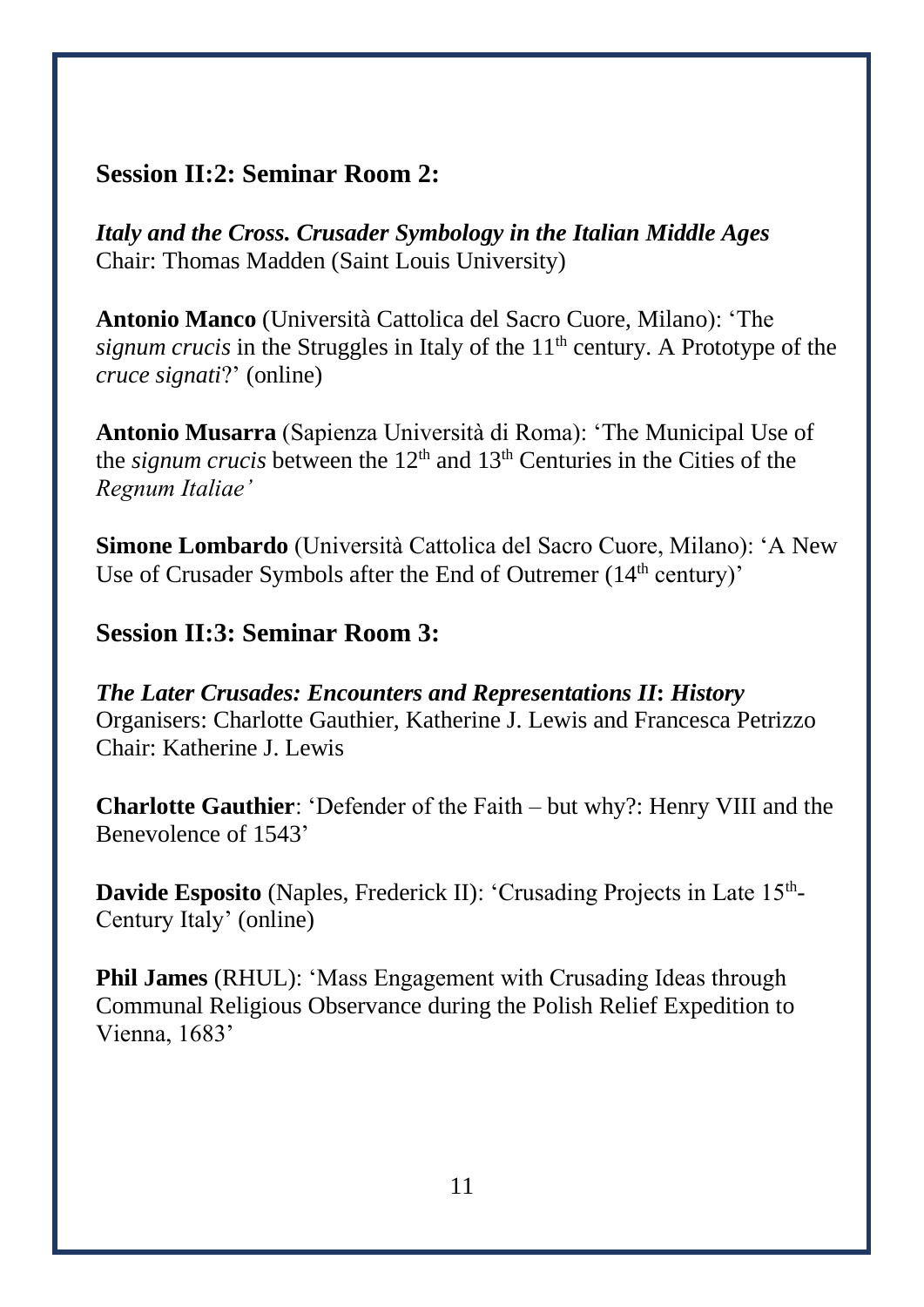#### **Session II:4: Seminar Room 4:**

# *Crusade and Nature II: Crusades and Encounters with Nature in Narratives* Organisers: Jessalynn Bird Chair: Kurt Villads Jensen

**Francesco Dall'Aglio (**Bulgarian Academy of Sciences): 'An Encounter with Alterity: Western Chronicles of the Third and Fourth Crusade and the Natural Environment of South-Eastern Europe'

**G.E.M. Lippiatt** (University of Exeter): 'Nature and SuperNature in the Historical Writing of the Albigensian Crusade'

**Torben Kjersgaard Nielsen** (Aalborg University): 'A Crusader Anthropo(s)cene(ry) – Or: Narrating the Seascapes and Landscapes of the Pagan Baltic'

# **Session II:5: Seminar Room 5:**

# *Encountering Conflict I* **Organizers: Heather Crowley (California State University, East Bay) and Michael Fulton (Western University, Ontario)** Chair: Michael Fulton

**Nicholas Morton**: 'Tackling Big Cities – Why did the Crusader States Prove so Consistently Unable to Conquer Aleppo, Damascus, and Cairo (1099– 1187)?'

**Ian Wilson** (Independent): 'Head Taking and Maslow's Hierarchy of Needs: The Motivations for Trophy Heads in the Latin East 1097–1192'

**Steve Tibble** (RHUL): 'Crusader Strategy: Planning or Providence? – The Case Studies of Caesarea (1101) and Tyre (1124)'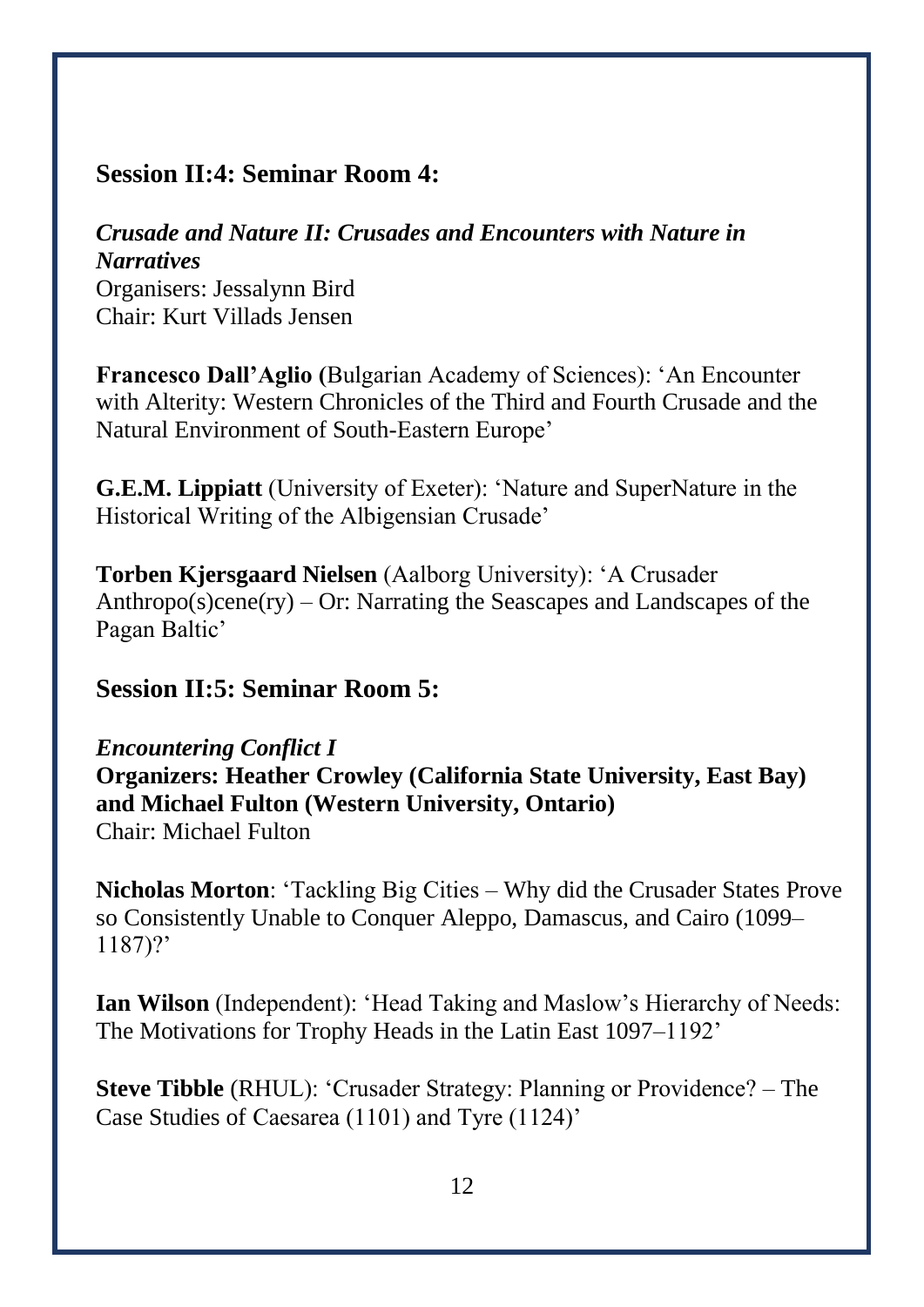#### **Session II:6: Seminar Room 6:**

#### *Crusade and Material Culture* Chair: Gil Fishhof (University of Haifa)

**Ioanna Christoforaki** (Academy of Athens): 'The Acre Tryptich and Franciscan Patronage in the Latin East'

**Ruth Jackson-Tal** (Israel Museum and Hebrew University of Jerusalem): 'Crusader Glass in the Last Days of the Kingdom of Jerusalem'

**Gordon Reynolds** (University of Edinburgh): 'The Lion Battle on Twelfthand Thirteenth-Century Seals: Knighthood and Visual Commemoration of Crusade in the British Isles'

#### **Session II:7: Seminar Room 7:**

#### *Developing the Early Crusading Movement* Chair: Simon John (Swansea University)

**Iris Shagrir** (Open University of Israel): 'Celebrating Victory, Recreating Jerusalem: Liturgy and Crusade Propaganda in Milan, 1100'

**James Naus** (Oakland University, Michigan): 'Southern Italy and Bohemond's Crusading Ambitions' (online)

**Lawrence J. McCrank** (Chicago State University): 'Confraternalism and Rise of the Military Orders: The East–West Connection' (online)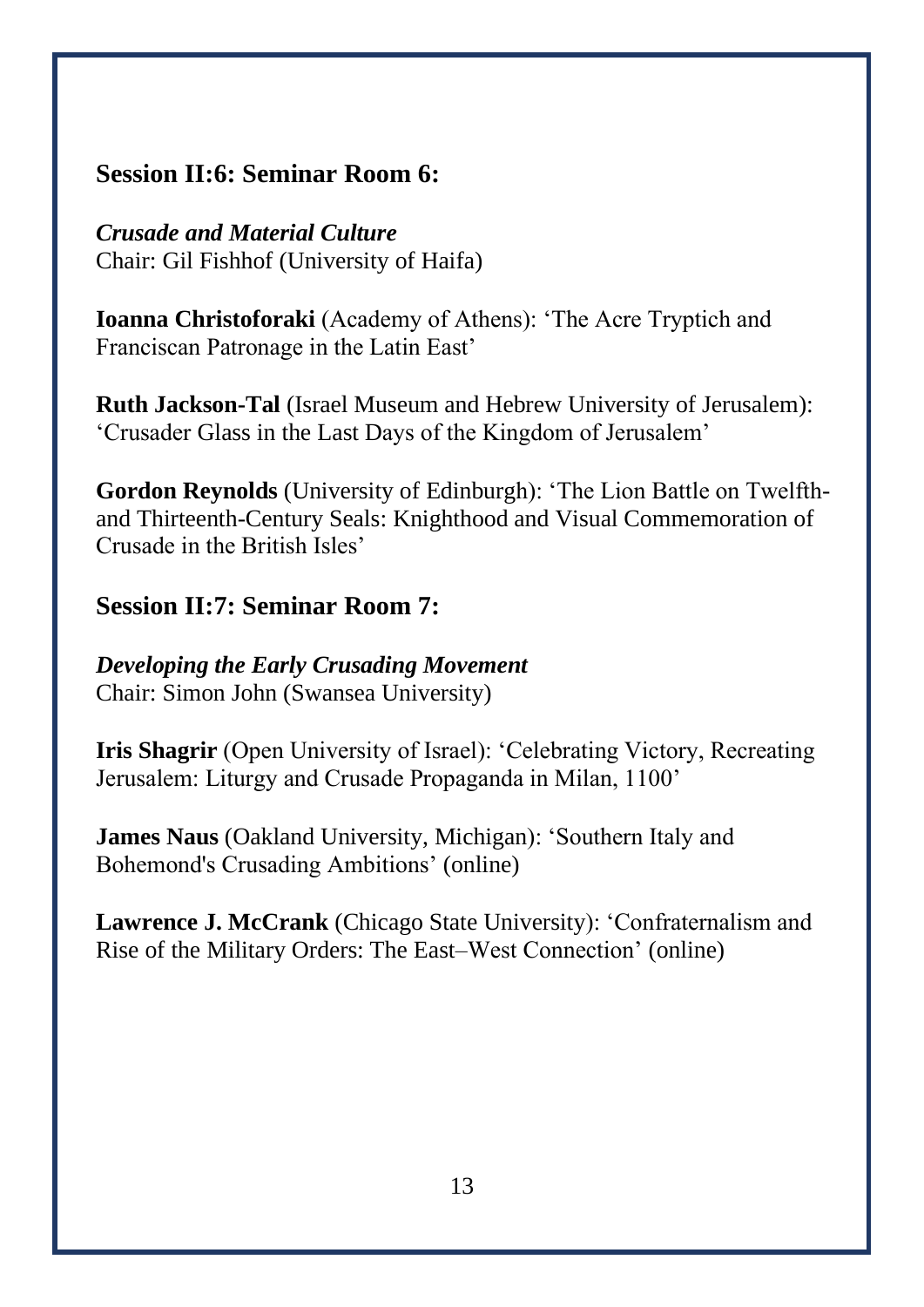#### **Session II:8: Seminar Room 8:**

*Crusading and Angevin Memory* Chair: Uri Shachar (Ben-Gurion University)

**Nicholas L. Paul** (Fordham University): 'The Marshal's Crusade Regained? Echoes of the Crusade of William Marshal between History and Romance'

**Amanda Luyster** (College of the Holy Cross, Massachusetts): 'Richard and Saladin on the Field of War: Newly-Recovered Texts Pieced Together from the Chertsey Tile Fragments (c. 1250)'

15.45–16.15 coffee

# 16.15–17.45 **SESSION III**

# **Session III:1: Seminar Room 1:**

*History and Culture in the Latin East* Chair: Andrew D. Buck

**Anastasia Sirotenko** (Friedrich Meinecke Institute, Berlin): 'In Search of Historical Self Reassurance: Constantine, Helena and Heraclius in the Social Memory of the Latin Kingdom of Jerusalem (1099–1187)' (online)

**Stefan Vander Elst** (University of San Diego): 'Settler Self-Representation in Twelfth-Century Sources'

**Evan McAllister** (Saint Louis University): 'Reading William of Tyre Correctly: Psalmodial Quotations and Devotion in the *Historia Ierosolymitana*'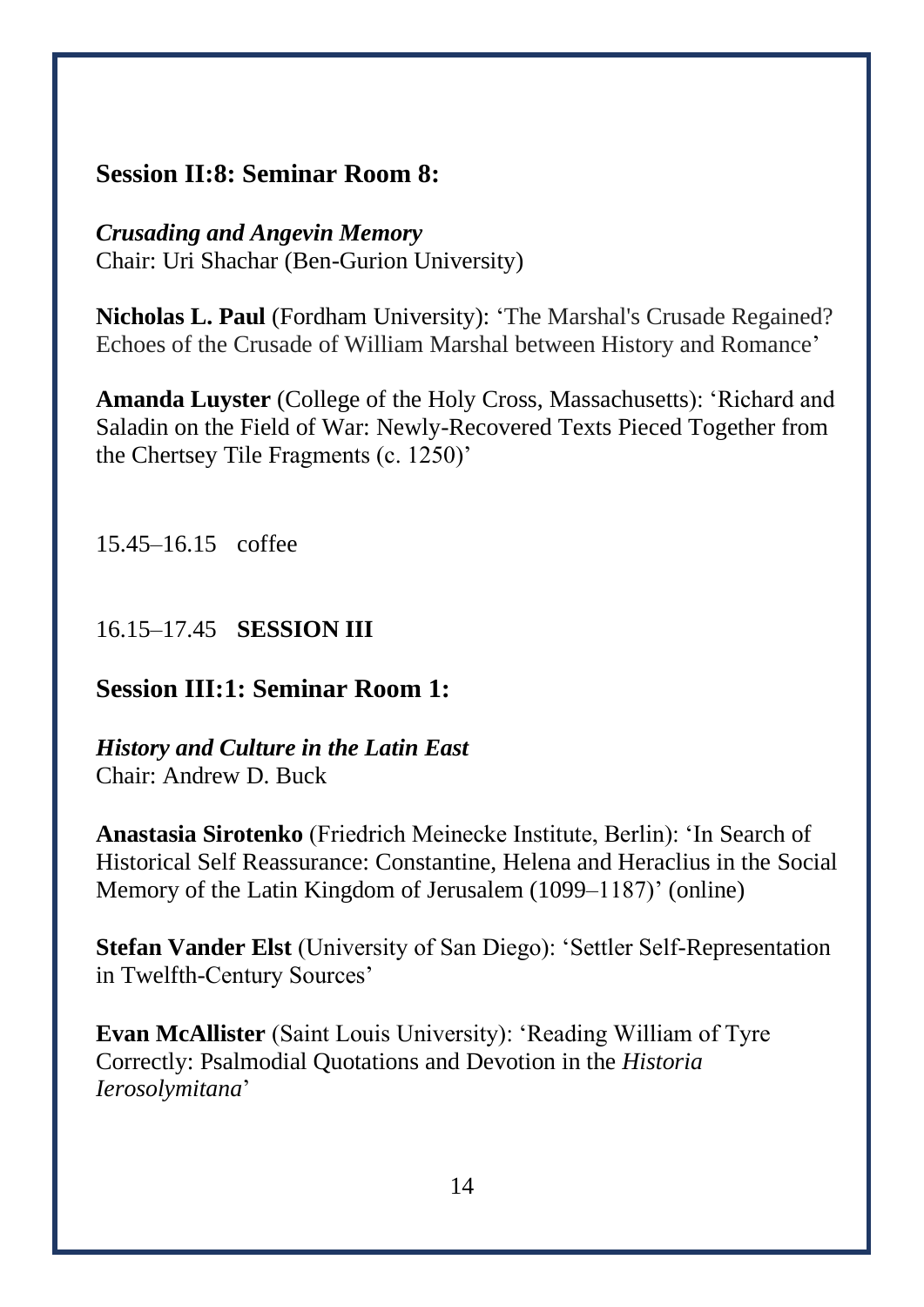#### **Session III:2: Seminar Room 2:**

*Encounters between Hospitallers, Seculars and Others I: Military Encounters on Rhodes and Beyond* Chair: Helen J. Nicholson

**Kelly DeVries** (Loyola University): 'Skilled or Just Brave: A Reappraisal of Hospitaller Soldiers at Rhodes in 1480 and 1522'

**Theresa Vann** (Independent): 'The Printing Press in the War against the Turk: a Comparison of the Sieges of Rhodes in 1480 and 1522' (online)

**Greg O'Malley**: 'The Mediterranean Acquaintances of the Hospitallers of the English Langue, 1400–1565'

#### **Session III:3: Seminar Room 3:**

*Settlement and Governance in the Eastern Mediterranean* Chair: Mike Carr (University of Edinburgh)

**Matthias Piana** (Independent): 'The Armenian Contribution to Crusader Castle Building'

**Nicholas Coureas** (Cyprus Research Centre): 'Relations between Domestic Servants or Slaves and their Masters on Lusignan Cyprus: Evidence from the Notarial Deeds' (online)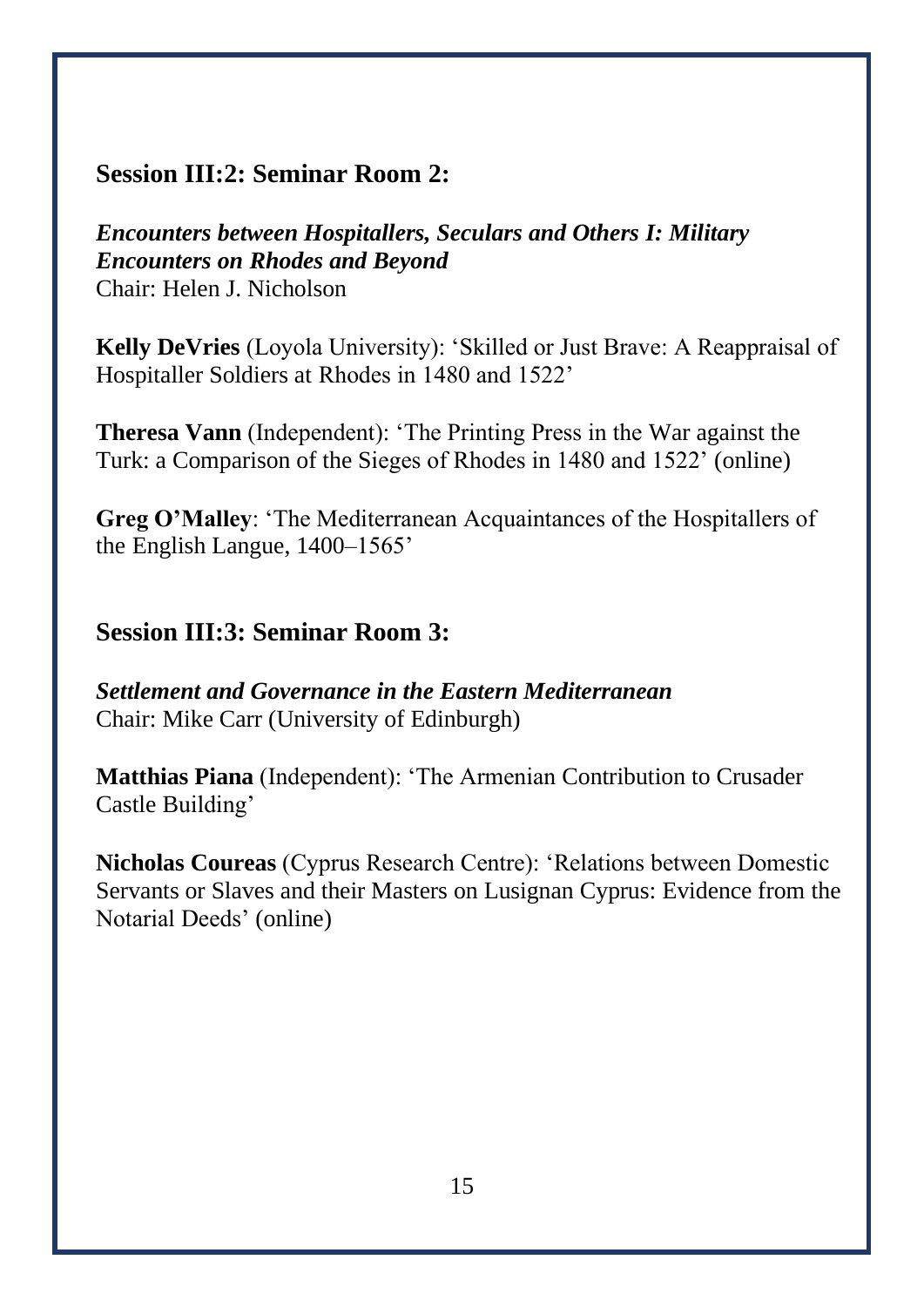#### **Session III: 4: Windsor LT:**

*Roundtable: Encounters of the Crusader Period: History through Objects* **Organizer: Richard A. Leson (University of Wisconsin-Milwaukee)** Chair: Richard Leson

**Heather Badamo** (University of California, Santa Barbara): 'St. George and the Boy of Mytilene: A Mediterranean Image'

**Gil Fishhof**: 'Early Crusader Imitations of the Fatimid Bezants: Implications for the Interpretation of Monumental Cycles in the Latin Kingdom'

**Nora Lambert** (University of Chicago): 'Mediterranean Multifaith Encounters: The Islamic, Christian, and Jewish Provenance of the Angevin Kitāb al-Hāwī' (online)

**Anne E. Lester** (Johns Hopkins University) – 'The Heart of the Matter: Inventory, Account, Archive – Excavating Eudes of Nevers's Material Commemorations'

**Laura J. Whatley** (Auburn University at Montgomery) – 'Signifying and Reclaiming the Holy Places: Teaching the Crusades through Seals' (online)

**Ethel Sara Wolper** (University of New Hampshire) – 'The Freer Canteen Reconsidered: Relics and the Agony of Attribution?' (online)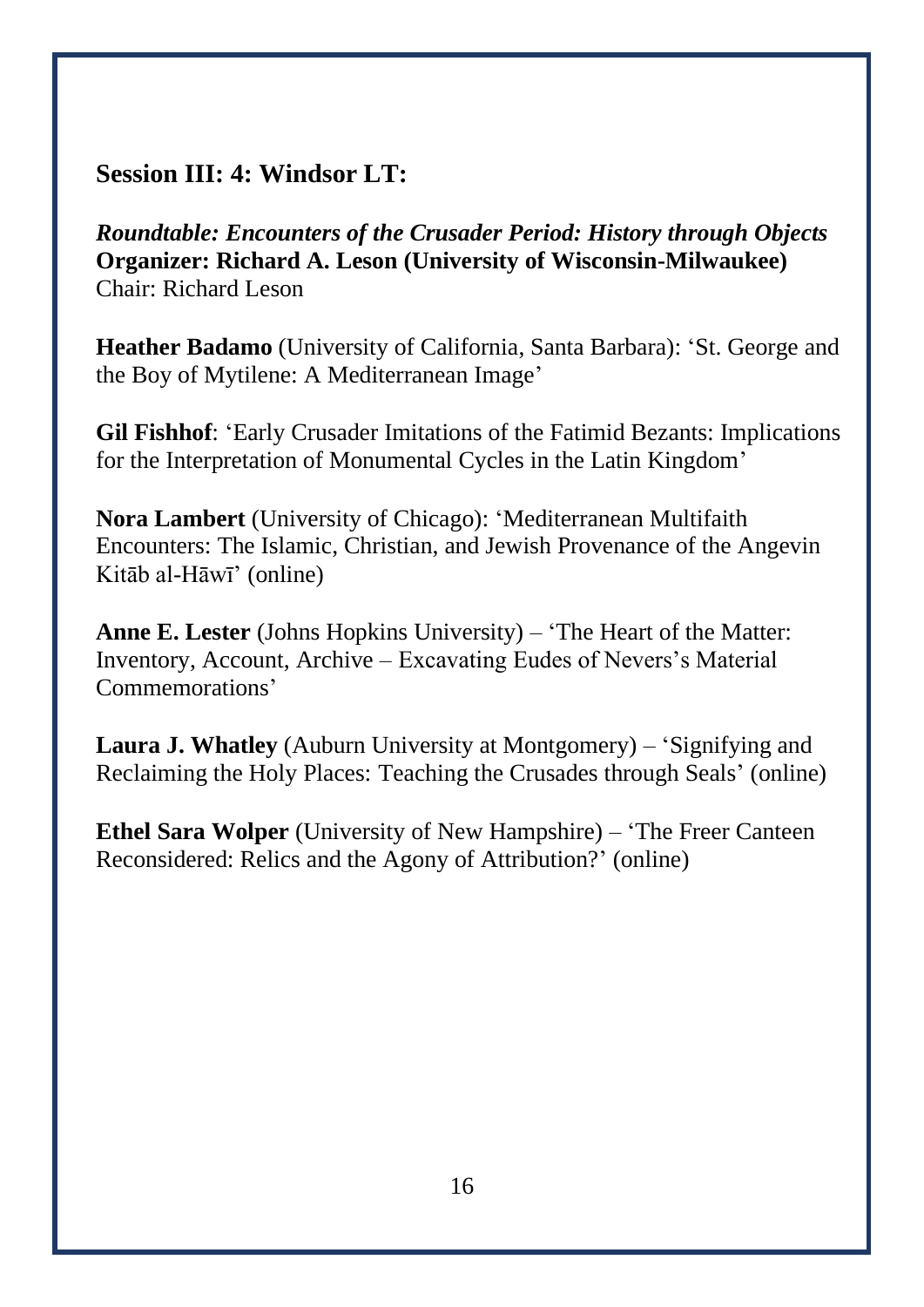#### **Session III:5: Seminar Room 5:**

# *Archaeology and the Military Orders*

Chair: Adrian Boas

**Mark Nicovich** (William Carey University): 'Fair Views over the Jordan: GIS Modeling and the Visual Environment of Belvoir Castle'

**Christer Carlsson** (Independent): 'Aslackby Templar Preceptory – a 2021 Research Excavation to Show its Location and Layout' (online)

**Giampiero Bagni** (Università di Bologna/Nottingham Trent University): 'The Sarcophagus of Templar General Master Arnau de Torroja in Verona? Sources and scientific analysis on the discovered tomb at San Fermo Maggiore'

#### **Session III:6: Seminar Room 6:**

*Crusading and the Ottomans I* Chair: Jonathan Harris

**Lezlie Knox** (Marquette University): 'Crusading Martyrdom: Thomas of Florence, Prester John, and the Ottoman Turks'

**Aphrodite Papayianni** (Birkbeck, University of London): 'Plato's Plea to Pope Leo X for a Crusade Against the Ottomans in the 16th century'

**Roman Ivashko** (Independent): 'The Lviv Latin Metropolitanate and Encounters of the Crusade of Varna'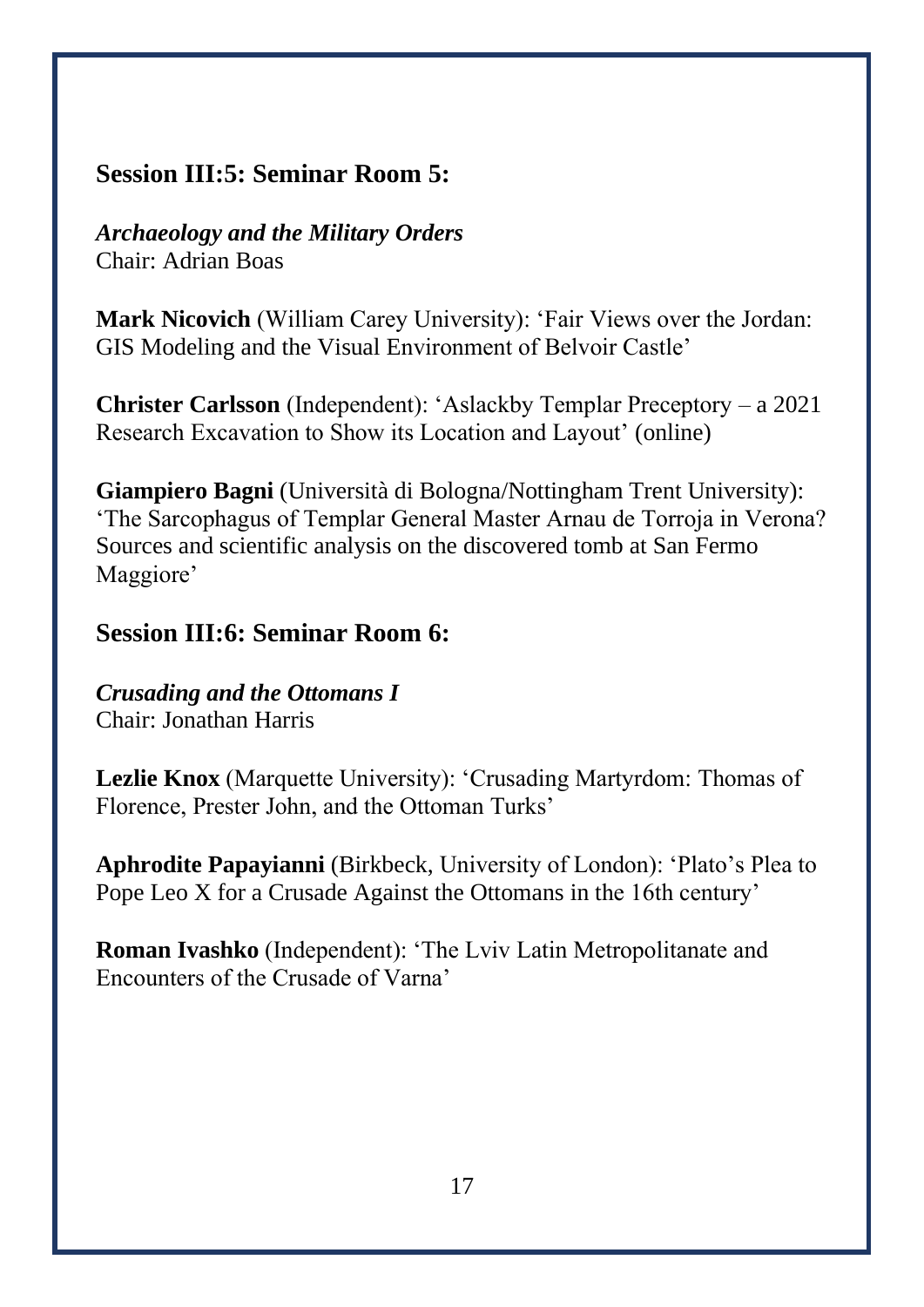#### **Session III:7: Seminar Room 7:**

*Later Crusades: Encounters and Representations III: Cultural Responses* Chair: Katherine J. Lewis

**Niccolò Ferrari** (University of Manchester) **:** 'Singing the Armed Man: Naples Biblioteca Nazionale, Ms VI.E.40 and the Late Medieval Crusading Movement' (online)

**James Mixson** (University of Alabama)**:** 'Ottoman Encounters and Cultural Memory: The Case of Belgrade' (online)

**Francesca Petrizzo:** 'The Italian Way: 16<sup>th</sup>- and 17<sup>th</sup>-Century Crusader Poems in Italy' (online)

# **Session III:8: Seminar Room 8:**

#### *Encountering Conflict II* **Organizers: Heather Crowley and Michael Fulton**  Chair: Heather Crowley

**Andrew Petersen** (University of Wales, Trinity St David): 'Bricks and Stones: Fortification in Mesopotamia in the Time of the Crusades'

**Stéphane Pradines** (Aga Khan University): 'Ayyubid Fortifications of Egypt: An Archaeological Gazetteer'

**Vardit Shotten-Hallel** (Israel Antiquities Authority)/**Oren Tal** (Tel Aviv University): 'The Apollonia-Arsuf Excavation Project: An Overview on the Site's Latest Occupation Layers after 20 Years of Research and Excavations'

17.45–18.30 Picture gallery: drinks – Founders Building, Front Quad

18:30–20:30 Dinner at Founder's Hall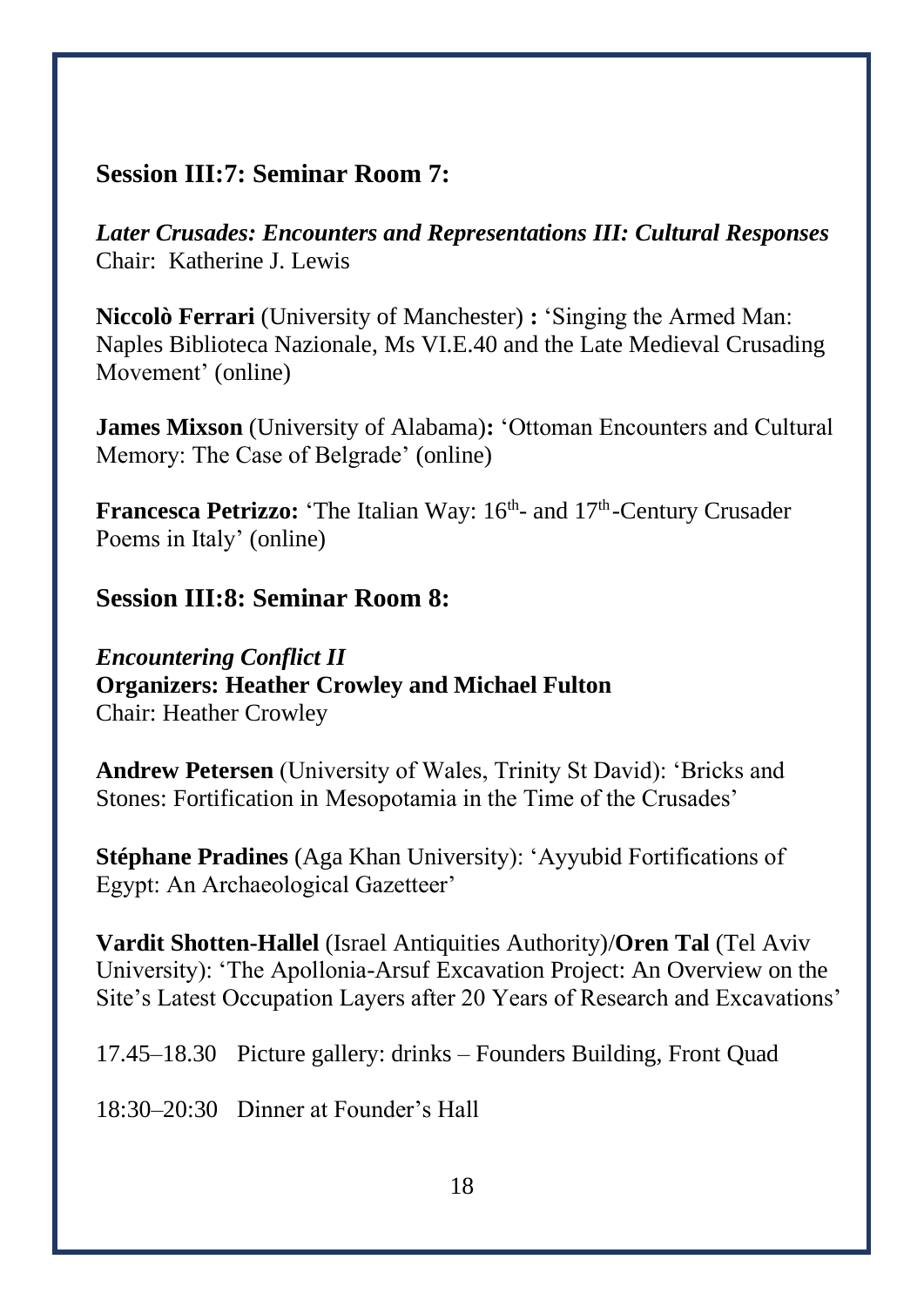# **WEDNESDAY 29TH JUNE**

9.00–10.00 Plenary Lecture: Auditorium: **Kurt Villads Jensen**: 'Making Sense of Sacred War. Crusading and a New Understanding of the Physical World c. 1050–c. 1300'

Chair: Nikolas Jaspert (Universität Heidelberg)

10.00–10.30 coffee break

#### 10.30–12.00 **SESSION IV**

# **Session IV:1: Seminar Room 1:**

*Engaging the Crusades: Myth & Memory I: Visions & Mirages* Organizer: Rory MacLellan (Historic Royal Palaces) Chair: Astrid Swenson (University of Bayreuth)

**Adam Knobler** (Ruhr University, Bochum): 'American Knighthood: The Lost Cause, Catholic Revival and Crusading Imagery'

**Marco Giardini** (École Pratique des Hautes Études, Paris): 'The Crusading Traits of the "Great Monarch" in Catholic Prophetic and Visionary Accounts of the 19th and 20th Centuries'

**Rory MacLellan**: 'Pith Helmets and Crusader Crosses: Life in the Armed Brothers of the Sahara, 1890–92' (online)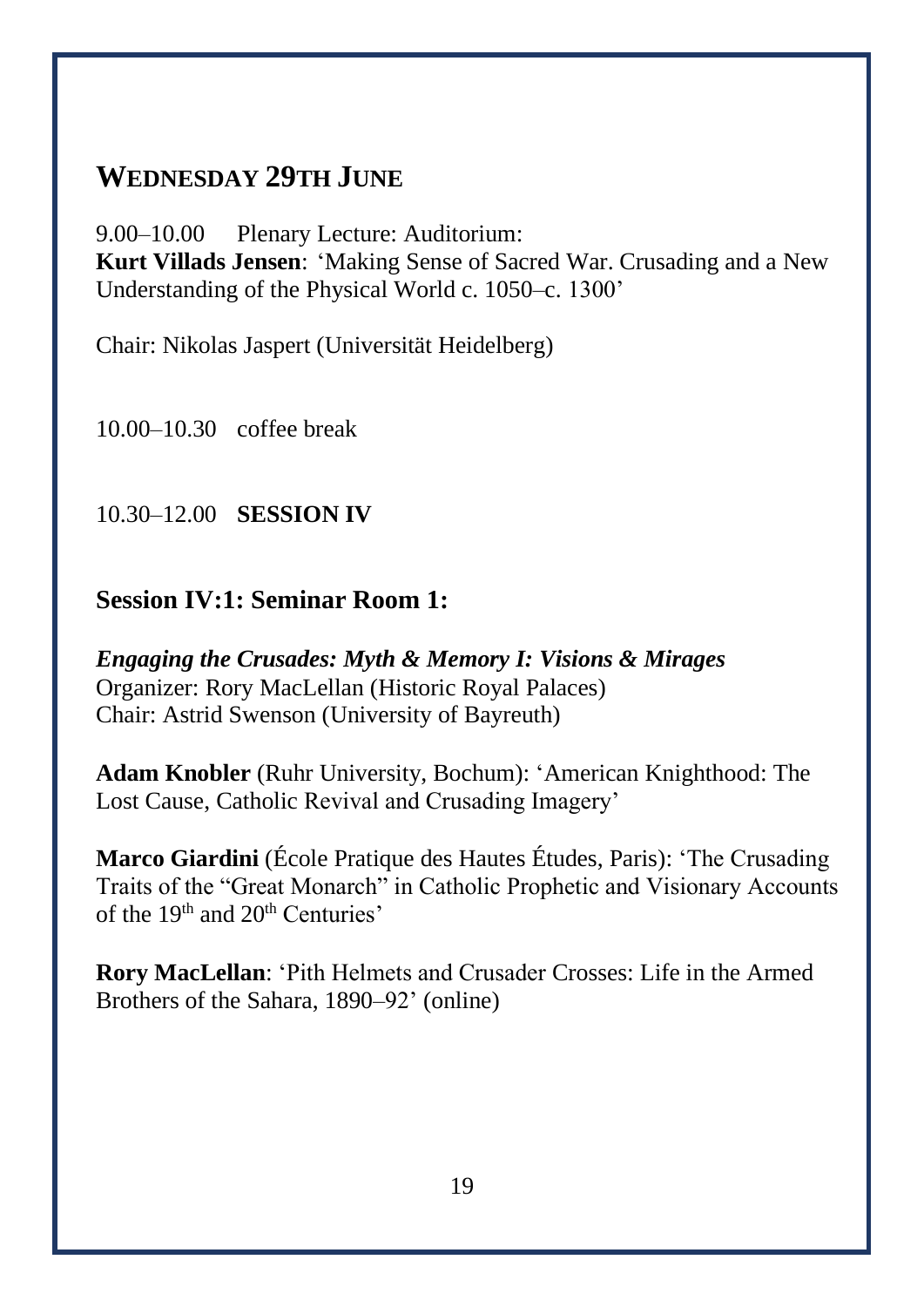#### **Session IV:2: Seminar Room 2:**

*Reframing Crusading I: Context of the First Crusade* Organizers: Philip Booth (Manchester Metropolitan University) and James Doherty (University of Birmingham) Chair: James Doherty

**Philip Booth**: 'The Desire to Travel to Jerusalem: The Spirit of 11<sup>th</sup>-Century Holy Land Pilgrimage'

**Andrew Jotischky** (RHUL): 'Monks and Muslims before the First Crusade'

**James Kane** (Flinders University): Following in Christ's Footsteps? Pope Urban II and the Crusading Cross' (online)

#### **Session IV:3: Seminar Room 3:**

*Encounters between Hospitallers, Seculars and Others II: Domestic Encounters: The Hospitallers' Everyday Environment* Chair: Helen J. Nicholson

**Judith Bronstein** (University of Haifa): 'The Hospitallers' Food Production: a Case Study of Cross-Cultural Contacts in the Latin East'

**Simon Phillips** (University of Cyprus): 'Green Fingers: The Hospitallers' Encounters with their Environment on Rhodes' (online)

**Anthony Luttrell** (Independent): 'Hospitaller Lodgings and Auberges on Rhodes after 1309' (online)

**María Bonet Donato** (Universitat Rovira i Virgili)/**Julia Pavón Benito** (Universidad de Navarra): 'Hospitallers in a Multi-Ethnic Society. Northeastern Spain (XIII–XV centuries)' (online)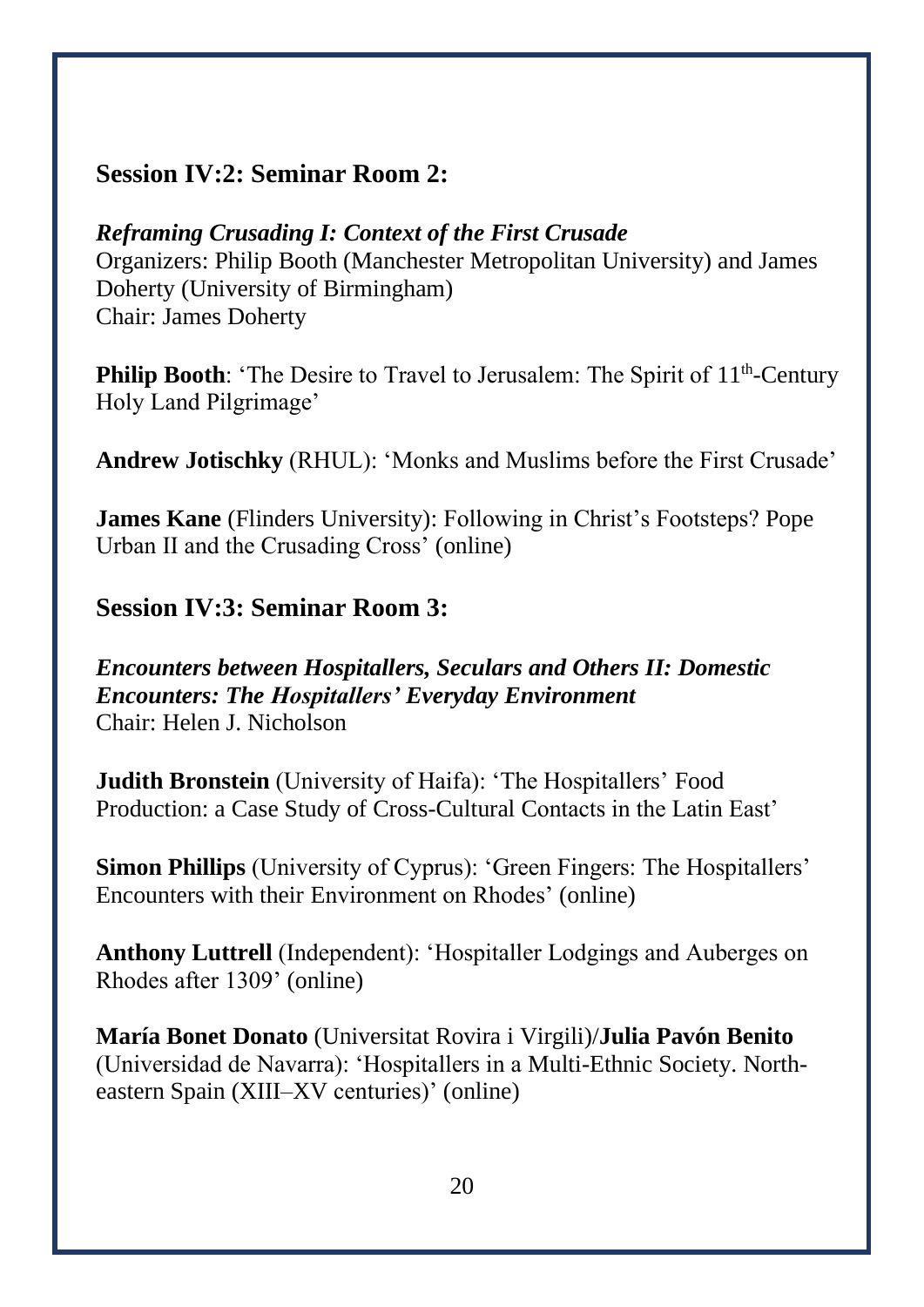#### **Session IV:4: Seminar Room 4:**

*The Latin Church, Crusading and the Eastern World* Chair: Jan Vandeburie (University of Leicester)

**Cheryl Midson** (University of Reading): 'The Dominican Order and Eastern Christianity'

**Tessa Hosking** (Independent): 'Encounters with Africans in Crusade Narratives'

**Adam Simmons** (Nottingham Trent University): 'The Kingdom of Kongo: A Proto-Crusading Kingdom?'

**Hannah Strathern** (RHUL): 'Papal Legates in the Crusader States'

**Session IV:5: Seminar Room 5:**

*Representing Christians and Islam* Chair: Natasha Hodgson (Nottingham Trent University)

**Marianne Ailes**: 'Engaging with the Other: Constructed Debates between Christian and Saracen in *chansons de geste* and Related Texts'

**Victoria Turner** (University of St Andrews): 'The Ties that Bind: Family, Fairy Tale and Crusade in Late *Chansons de geste*'

**Caroline Smith** (Fordham University): 'Fear and Loathing on the Nile: John of Joinville, Muslims and the Bedouin'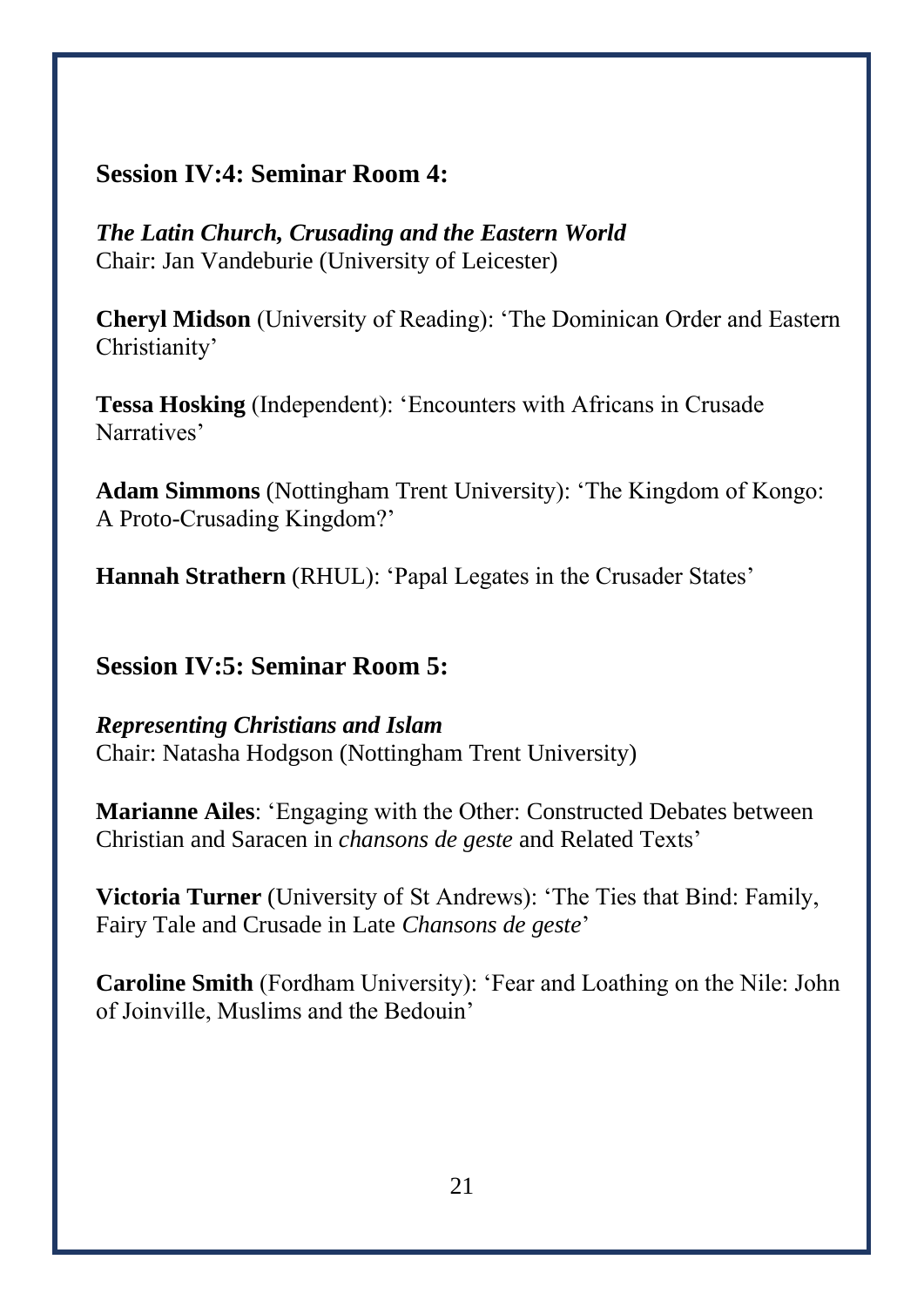## **Session IV:6: Seminar Room 6:**

*Crusade Memory in the 15th century* Chair: Jonathan Phillips

**Lorenz Kammerer** (Johannes Gutenberg University): 'Encountering the Crusading Past in the  $15<sup>th</sup>$  century: John Cotbus of Sommerfeld's Didactical use of History' (online)

**Rombert Stapel** (International Institute of Social History, Amsterdam): 'Reception of Crusading Literature in the Medieval Northern Low Countries'

**Valentin Portnykh** (Novosibirsk State University): 'A Hypothesis on the Use of the Chronicle of the First Crusade by Robert the Monk in the Fifteenth Century' (online)

**Session IV:7: Seminar Room 7:**

*Crusading against Christians: Mediterranean Perspectives I* **Organisers: Nikolaos G. Chrissis and Mike Carr** Chair: Gianlucca Raccagni (University of Edingburgh)

**Nikolaos G. Chrissis**: 'Crusading against the Byzantines'

**Francesco Migliazzo** (University of Edinburgh): 'The War of the Sicilian Vespers and the Crusades: the Alliance between the Papacy and the Angevins'

**Mike Carr**: 'Crusades against the Catalans of Athens

12.00–12.15 break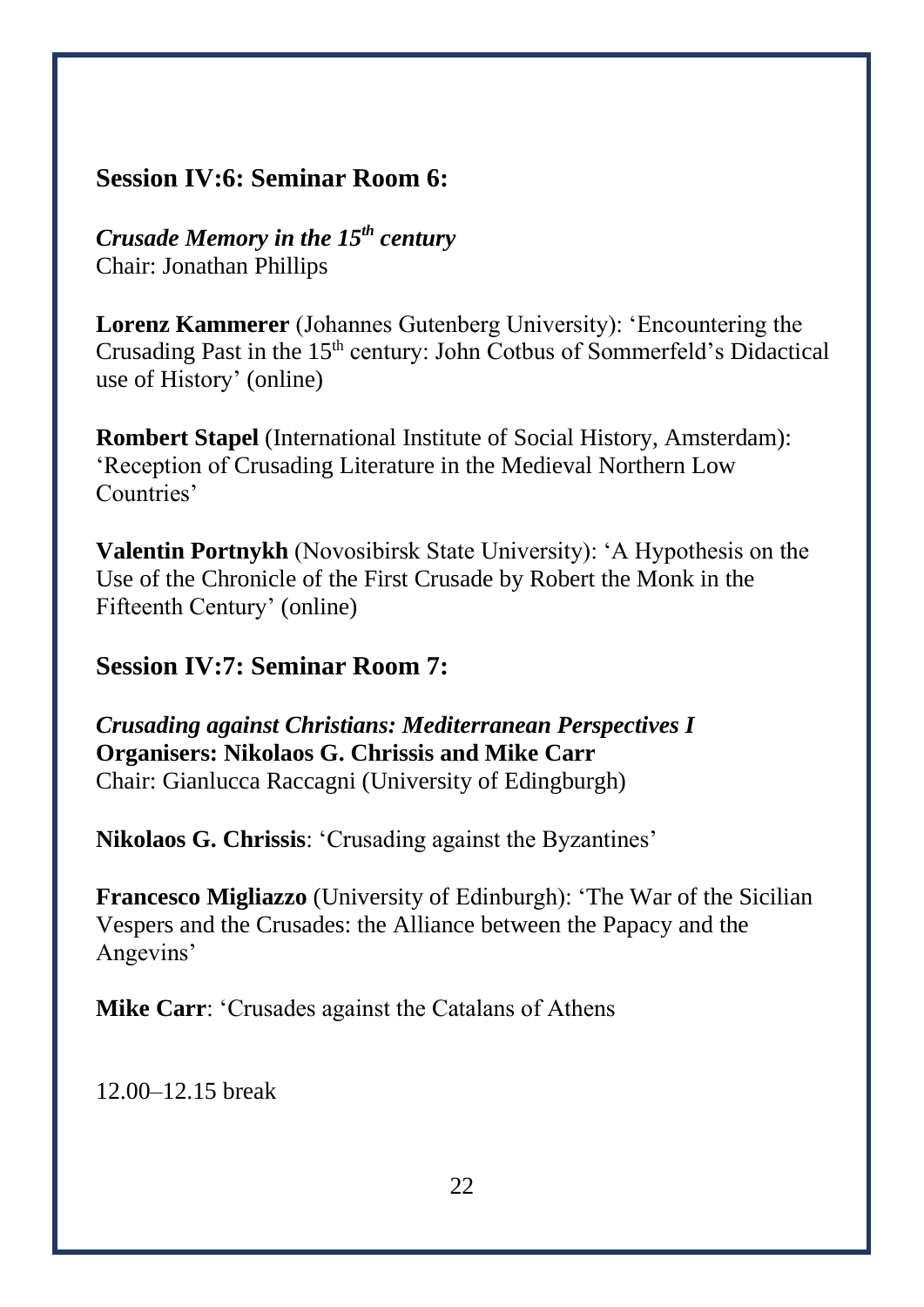12.15–13.15 The Jonathan Riley-Smith Memorial Lecture: Auditorium: **William Purkis (University of Birmingham): '**Encounters with an Absent God-Man: Material Loss, Crusading, and the Conservation of Religious Technology'

Chair: Nicholas L. Paul

13.15–14.15 lunch

# 14.15–15.45 **SESSION V**

# **Session V:1: Seminar Room 1:**

*Engaging the Crusades: Myth & Memory II: Art, Cinema & Song* Chair: Elizabeth Siberry (Independent)

**Sarah Bernhardt** (University of Cambridge): 'Crusading Imagery in the Context of Global Contemporary Art'

**Kate Arnold** (Nottingham Trent University): 'Pop and the *Palästinalied*: A Crusade Song Revived at the Turn of a New Millennium'

**Mohamed Fawzy Masry Raheel** (Matrouh University, Egypt): 'Between Historiography and Media: The Crusades in Yousef Shaheen's Cinema' (online)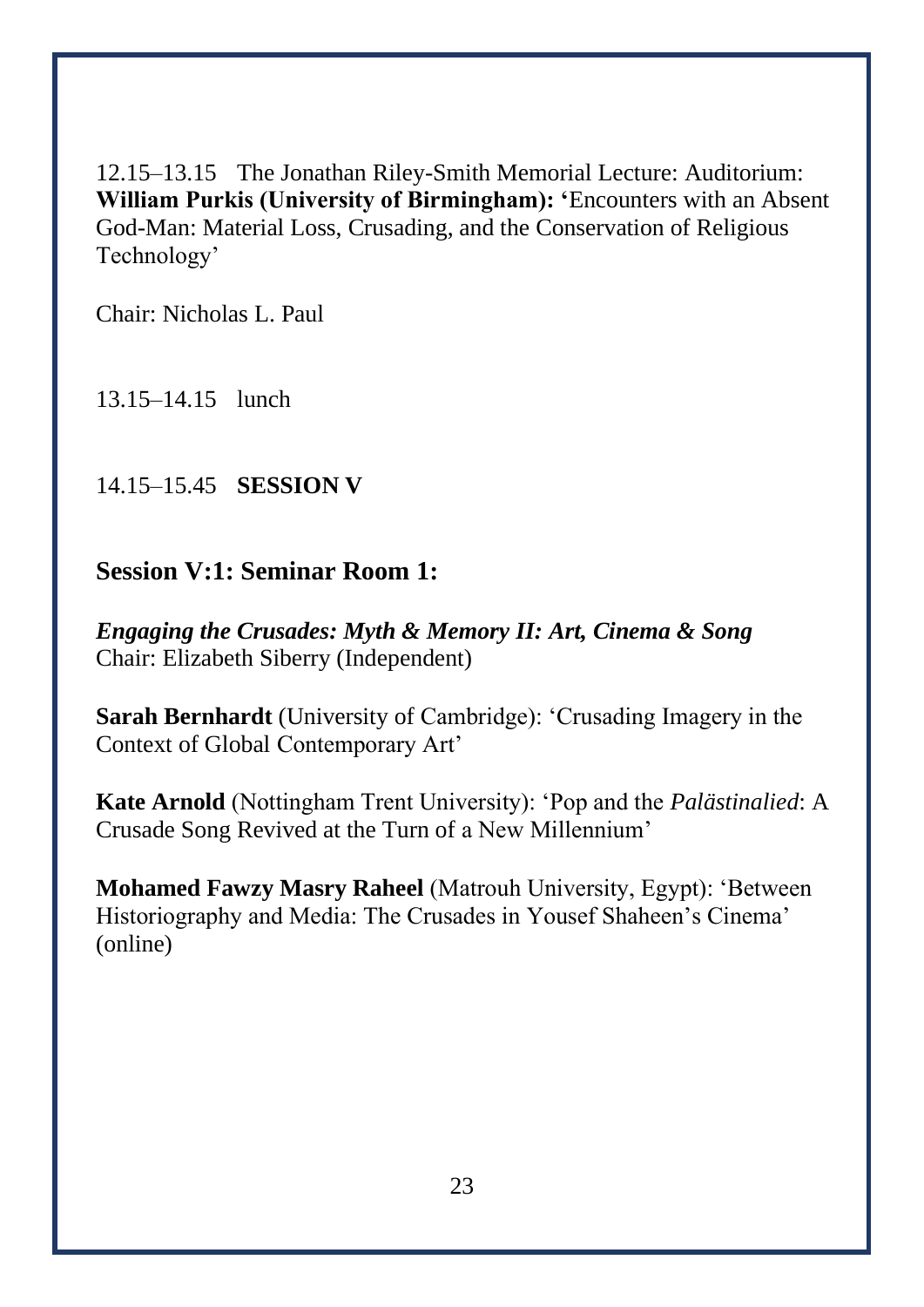# **Session V:2: Seminar Room 2:**

*Reframing Crusading II: Methods and Scope the First Crusade II* Chair: Stephen Spencer

**Jason Roche** (Manchester Metropolitan University): 'Agent-Based Modelling of the First Crusade: from Nikaia to the so-called Battle of "Dorylaion"'

**James Doherty: 'Independent Crusaders': Thierry of Flanders and the** Perception of Armed Pilgrims between the Canonical Crusades, 1104–1186'

**Jennifer Markey** (Independent): 'Encounters with Armenians in the *Estoire d'Antioche*'

# **Session V:3: Seminar Room 3:**

*Twenty Years to the Multi-Cultural Turn in Crusade Studies – In Memory of Ronnie Ellenblum* **Organizers: Christopher MacEvitt (Dartmouth College) and Uri Shachar** Chairs: Iris Shagrir and Christopher MacEvitt

**Uri Shachar**: 'Spaces of Monotheism: an Appreciation of Prof. Ellenblum's Legacy'

**Jimmy Schryver** (University of Minnesota Morris): 'The Influence of Ronnie Ellenblum's Models on the Larger Field of Crusader Archaeology and Castle Studies'

**Ann Zimo** (University of New Hampshire): 'Ronnie Ellenblum and his Legacy of Interdisciplinarity in Crusades Studies' (online)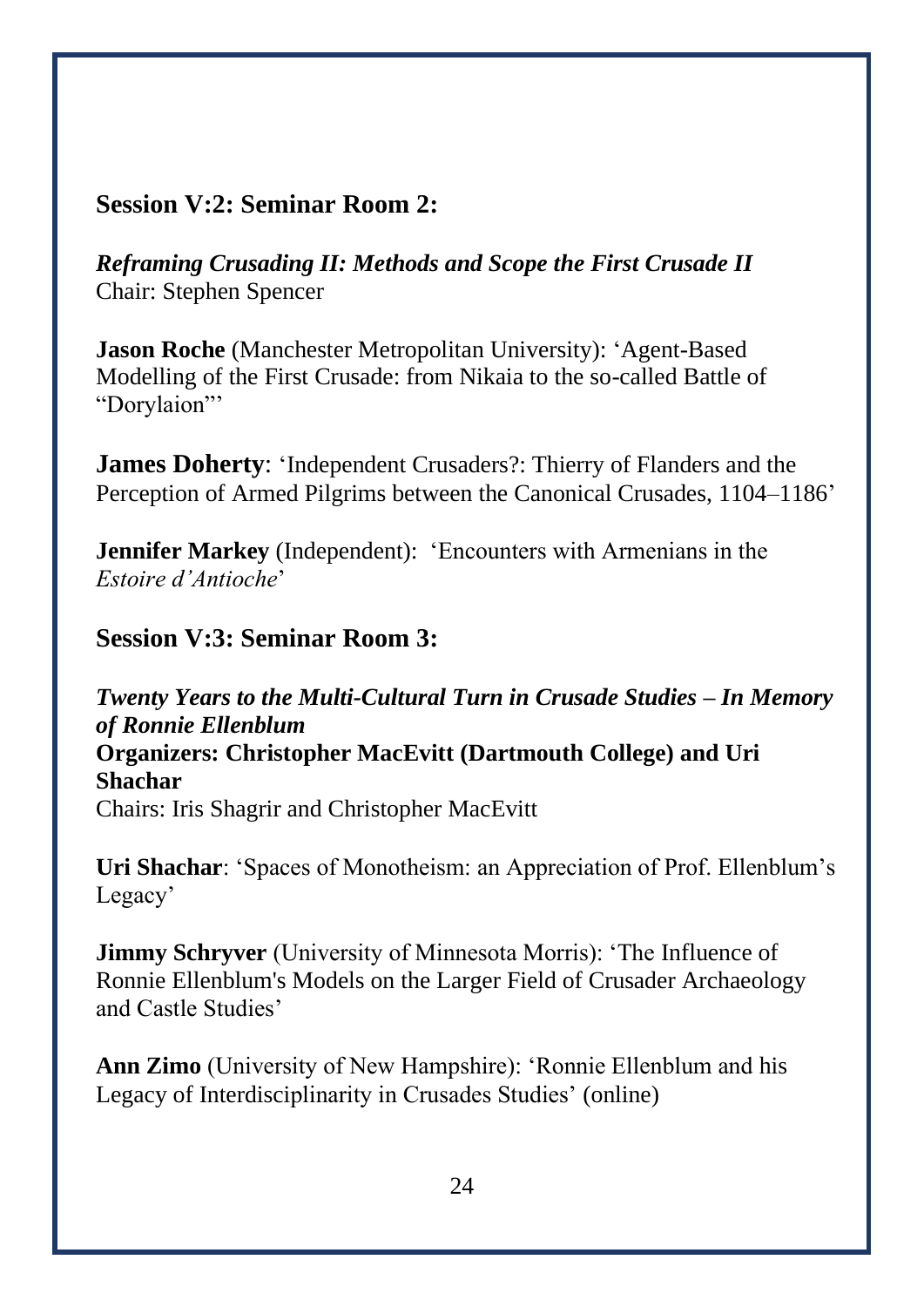#### **Session V:4: Seminar Room 4:**

*Crusading and Eastern Europe* Chair: Torben Kjersgaard Nielsen

**Zsolt Hunyadi** (University of Szeged): 'Travelling on *negotium Dei* until the Late 12<sup>th</sup> Century: Crusading Encounters in the Medieval Kingdom of Hungary' (online)

**Grant Schrama** (Queen's University, Canada): 'Encounters with the Devil: Crusading, Colonialism and the Rhetoric of Conquest along the Baltic frontier' (online)

**Patrick Meehan** (Harvard University): 'A Promised Wilderness: Chronicling Encounters in Prussia, c. 1250–1400' (online)

# **Session V:5: Seminar Room 5:**

*Crusade Promotion* Chair: Jessalynn Bird

**Alexander Marx** (Universität Heidelberg): 'What is a Crusade Sermon? Methodological Approaches based on the Third Crusade's Corpus'

**Alessandro Scalone** (RHUL): 'The Recovery of Jerusalem and the Relationship between the Mongols and the West'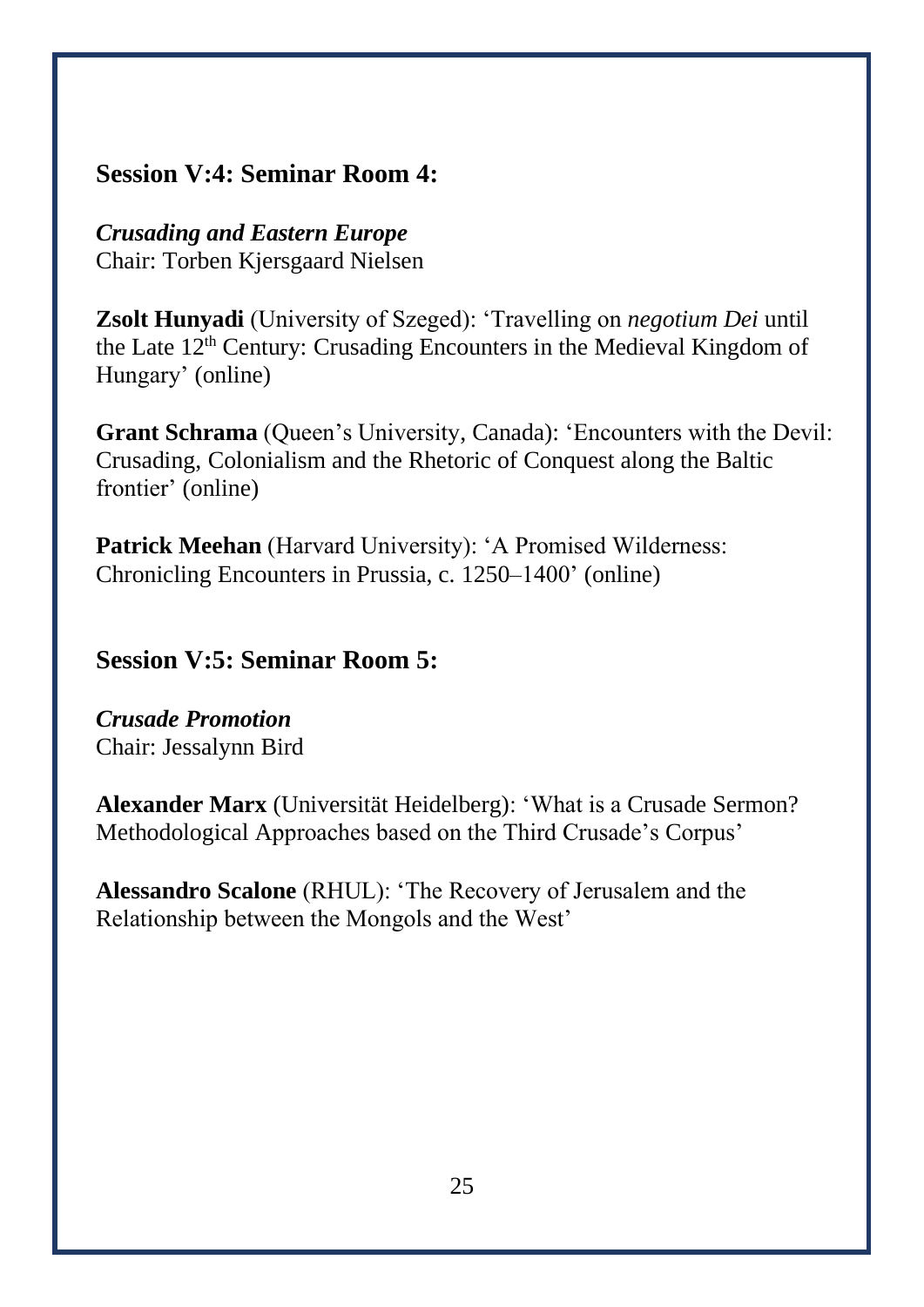#### **Session V:6: Seminar Room 6:**

*The Crusades and the Islamic World: From the Medieval to the Modern* Chair: Paul Cobb

**Paul Chevedden** (University of Texas, Austin): 'Christian and Islamic Theological Reflections on the Crusades: Encountering the World-Historical Works of God of the Eleventh Century'

**Mohamad el-Merheb** (University of Groningen): 'Louis IX's Captivity and the Transition from Ayyubid to Mamluk Sultanate'

**Leo Carter** (RHUL): 'The Register of John de Pontissara, Bishop of Winchester, and the Voice of the Mamluk Sultan of Egypt in the Aftermath of the Fall of Acre (1291)'

#### **Session V:7: Seminar Room 7:**

*Relics and Cult Sites in the Latin East* Chair: Benjamin Kedar

**Ana Núñez** (Stanford University): 'Communicating Sacral Rule: Gifts of the True Cross from the Latin Monarchs of Jerusalem (1099–1187)

**Gil Fishhof**: 'Akeldama, Emmaus (Abu-Ghosh), and the Hospitaller *Loca Sancta* Campaign of the mid-12<sup>th</sup> Century'

**Miriam Rita Tessera** (Independent): 'Never Ending Stories: Western Encounters with Outremer Relics before the Fourth Crusade' (online)

15.45–16.15 coffee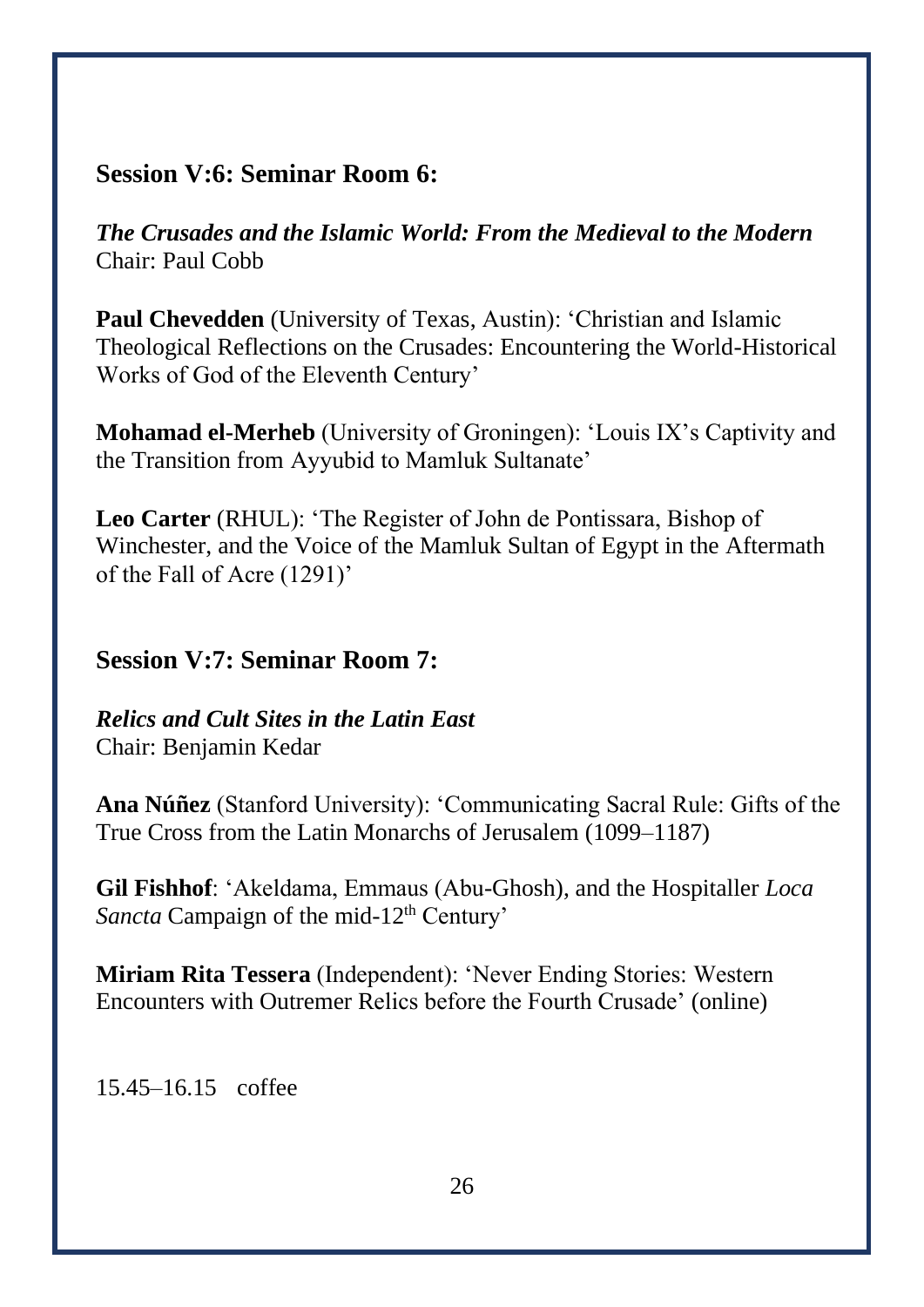# 16.15–17.45 **SESSION VI**

# **Session VI:1: Seminar Room 1:**

*Engaging the Crusades: Myth & Memory III: Crusades in Digital Culture* Chair: Katherine J. Lewis

**Sandra Gorgievski** (University of Toulon), 'Wielding the Sword of Islam, Playing as Muslim Ruler in the Game *Crusader Kings II: Sword of Islam*  $(2012)'$ 

**Thomas Lecaque** (Grand View University, Iowa), 'Erasing the Twilight of the Crusades: Empire: *Total War* and Pop Culture Periodizations' (online)

**Brian Egede-Pedersen** (University of Southern Denmark):'The New New Knighthood? – The Knights Templar in Memes and Manifestos on the Far Right'

#### **Session VI:2: Seminar Room 2:**

*Reframing the Crusades III: Law, Leadership and Memories* Chair: Jay Rubenstein

**Edward Caddy** (Queen Mary University of London): 'Reframing the Third Crusade: Crusader Kings, Chroniclers, and Canon Law'

**Natasha Hodgson**: 'Reframing Leadership and Authority on the First Crusade'

**Simon John**: 'The Memorialisation of Godfrey of Bouillon in Brussels and Brabant during the Middle Ages'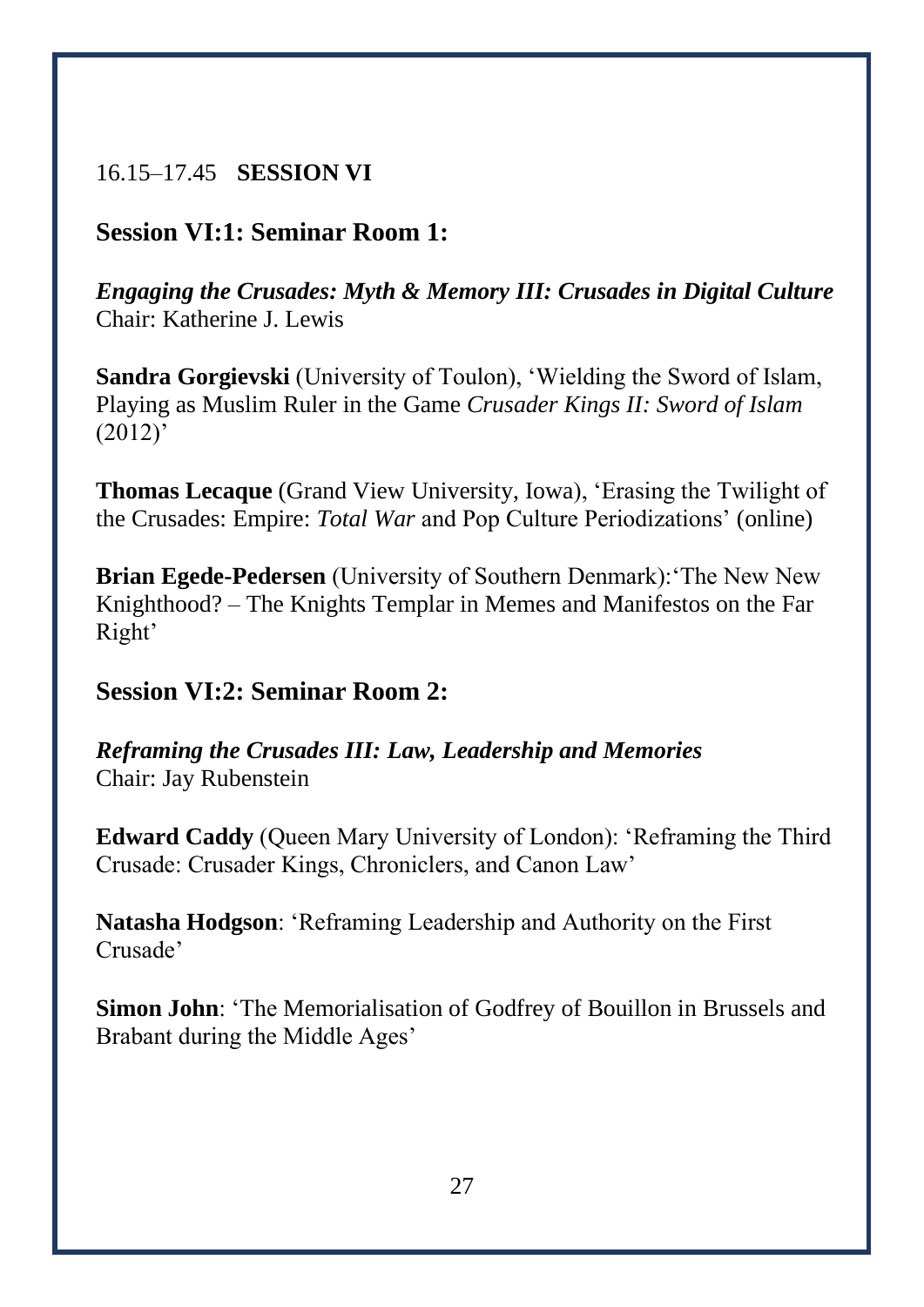#### **Session VI:3: Seminar Room 3:**

*Crusading against Christians: Mediterranean Perspectives II* **Organisers: Nikolaos G. Chrissis and Mike Carr** Chair: Nikolaos G. Chrissis

**Rebecca Rist** (University of Reading): 'Rhetoric or Reality: Popes, Cathars and the Albigensian Crusade' (online)

**Gianlucca Raccagni**: 'Communal Italy and Crusading in the First Half of the Thirteenth Century

**Thomas Madden**: 'The Plan to Relocate the Venetian Capital to Constantinople after the Fourth Crusade'

#### **Session VI: 4: Seminar Room 4:**

*Crusade and Warfare* Chair: Kelly DeVries

**James Currie** (RHUL): 'Elevated Violence in Crusade Accounts and the "Ambivalent Force" of Chivalry'

**Stephen Bennett** (Independent): 'The Myth of Martial Individualism in the Middle Ages: Close Combat and Unit Cohesion on the Third Crusade'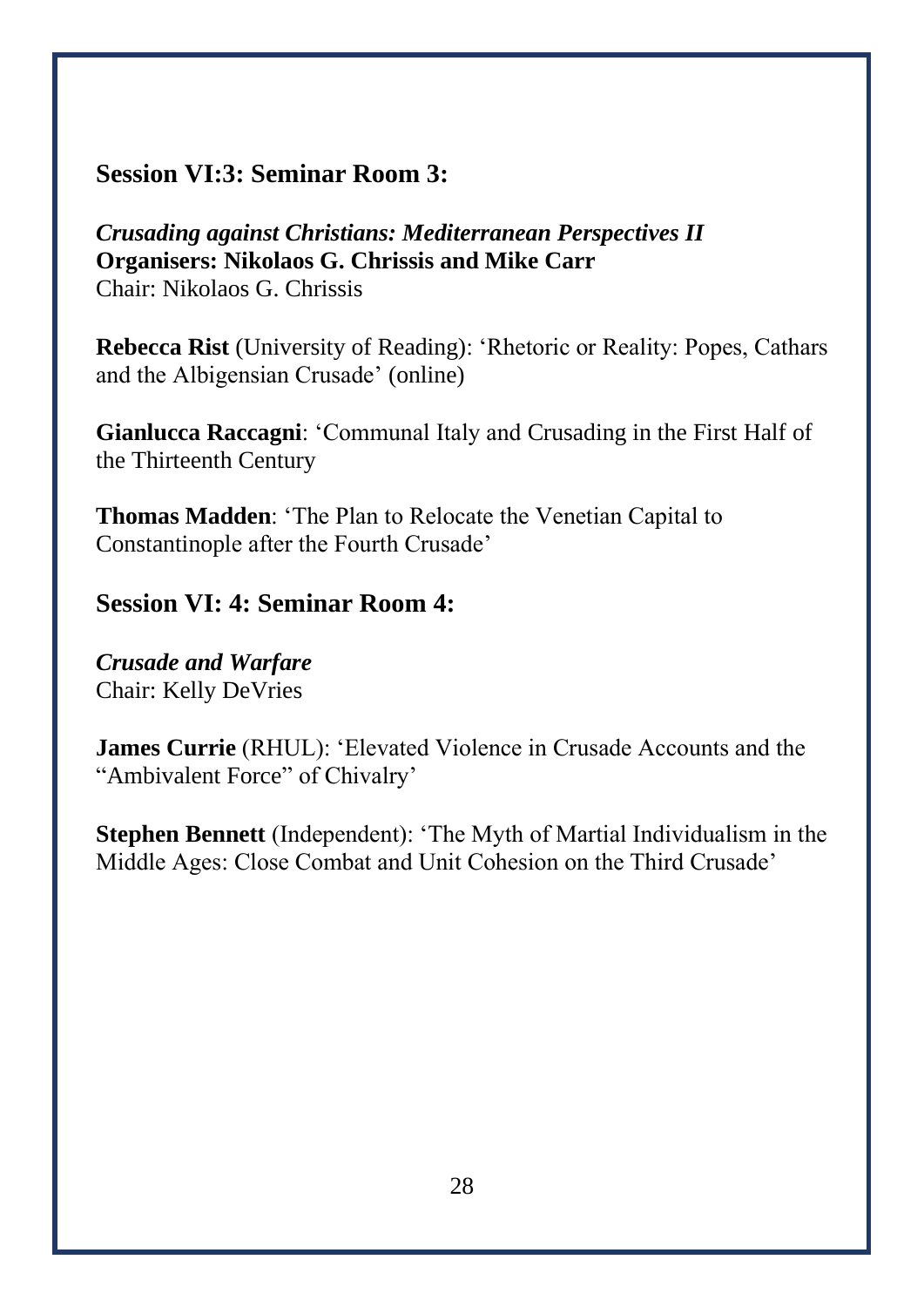# **Session VI:5: Seminar Room 5:**

#### *Cities and Diplomacy in the Crusader East* Chair: Yvonne Friedman

**Michael Ehrlich** (Bar Ilan University): 'From an Eastern Madina to a Western Pilgrimage City: Jerusalem during the Crusader Period (1099–87)'

**Danielle Park** (RHUL): 'Fulk and Melisende: Encounters with Damascus'

**Scott Moynihan** (Pembroke College, Oxford): 'Inter-Religious Diplomacy and Canon Law in the Era of the Crusades'

**Claude Mutafian** (Independent): 'Jerusalem and the Armenians in Frankish Syria'

#### **Session VI:6: Seminar Room 6:**

*Crusading and Families* Chair: Anne E. Lester

**Guy Perry** (Middlebury College)**:** 'Crusading as an Exercise in "Public Relations": Looking at the Briennes, 1114–1332'

**Randall Todd Pippenger** (American Academy in Rome): 'The Champenois in Italy: Crusading Diasporas in the Thirteenth Century'

**Susanne Hafner** (Fordham University): 'A German-Outremer Power Couple: Otto von Botenlauben and Beatrix de Courtenay'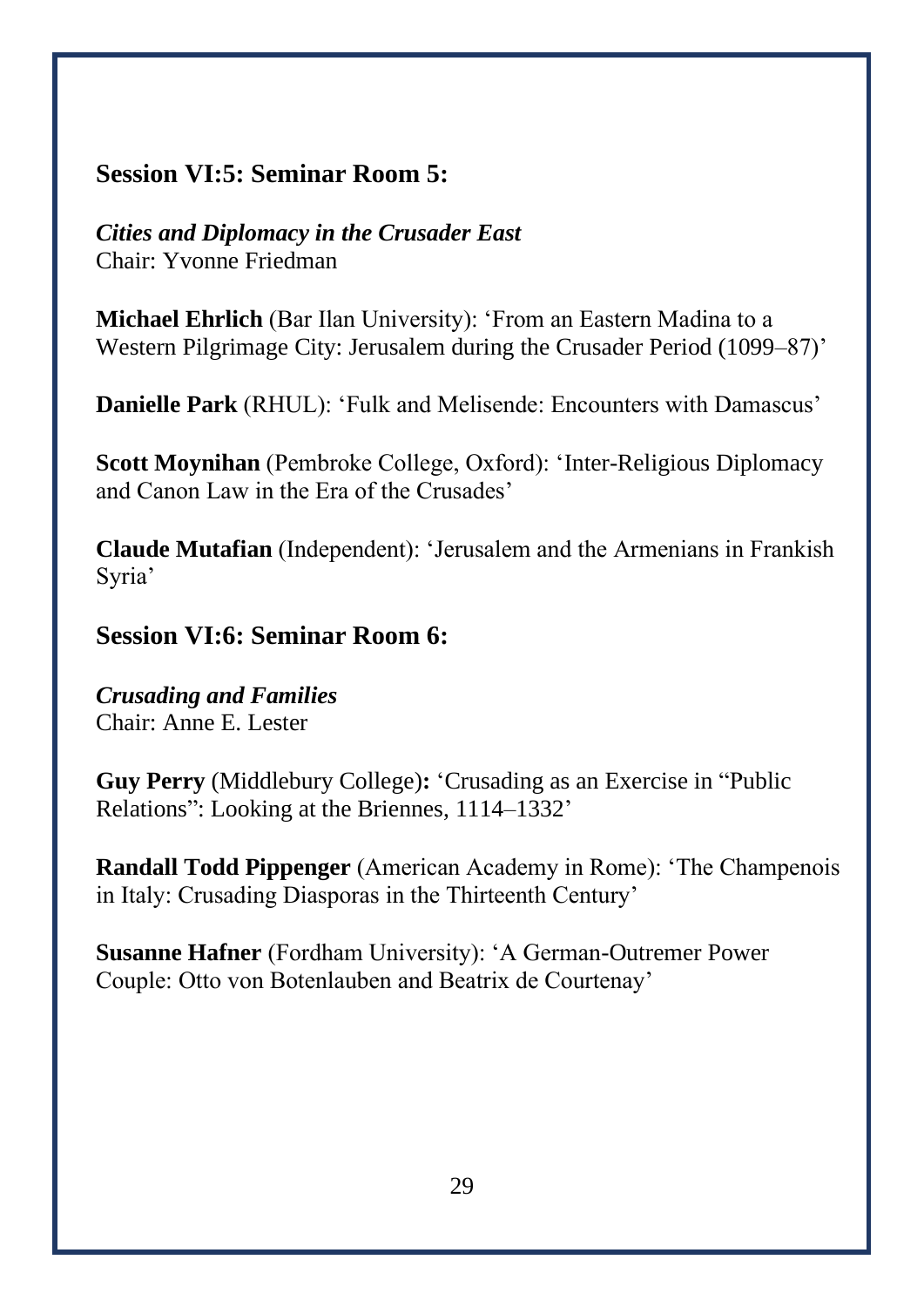#### 18.00–18.45 **SSCLE Business Meeting Windsor Auditorium**

This event will include the award of Prizes for:

#### **Nominees for the Ronnie Ellenblum Best First Book Award (£250):**

John J. Giebfried and Kyle C. Lincoln, *The Remaking of the Medieval World, 1204: The Fourth Crusade* (Chapel Hill: University of North Carolina Press, 2021)

Cécile Khalifa, *Les Lusignan, l'île Aphrodite et la Guerre: La défense de Chypre médiévale,* Collection: Historiques - Travaux Chypre (Paris: Harmattan, 2020)

Rory MacLellan, *Donations to the Knights Hospitaller in Britain and Ireland, 1291-1400,* The Military Religious Orders: History, Sources, and Memory (Abingdon: Routledge, 2021)

Uri Zvi Shachar, *A Pious Belligerence: Dialogical Warfare and the Rhetoric of Righteousness,* The Middle Ages (Philadelphia: University of Pennsylvania Press, 2021)

Stephen J. Spencer, *Emotions in a Crusading Context, 1095-1291,* Emotions in History (Oxford: Oxford University Press, 2019)

Rombert Stapel, *Medieval Authorship and Cultural Exchange in the Late Fifteenth Century. The Utrecht Chronicle of the Teutonic Order*, The Military Religious Orders: History, Sources, Memory (Abingdon, Routledge, 2021)

#### **Best Paper by a Postgraduate/Early Career Researcher, recognised by the generous prize of £500 from an anonymous donor.**

18:45–20:30 Dinner at Founder's Hall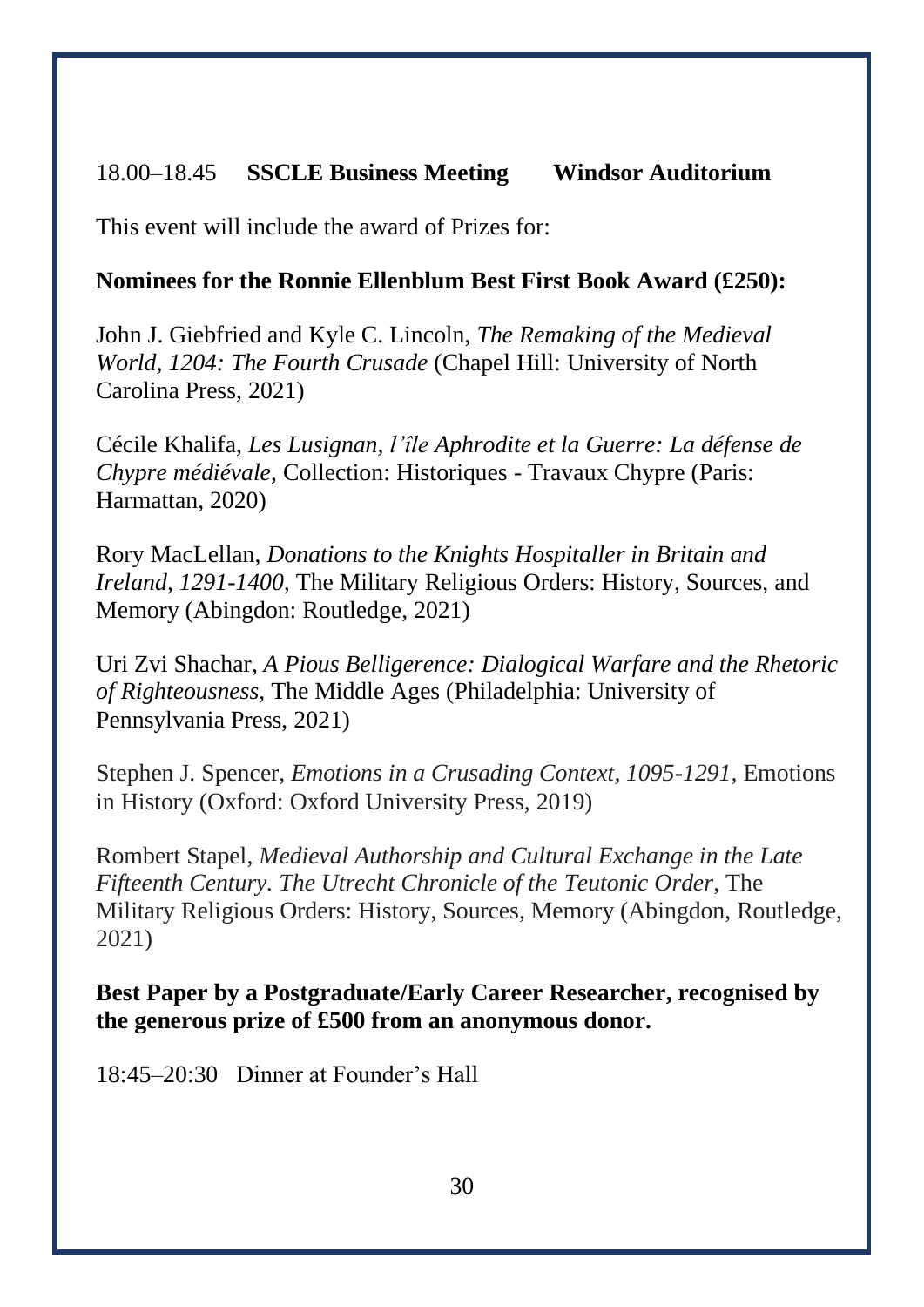# **THURSDAY 30TH JUNE**

#### DAY TRIP

Malmesbury Abbey, Tintern Abbey, Chepstow Castle

19:00–21:00 Dinner at Founder's Hall

# **FRIDAY 1 ST JULY**

10.00–10.30 coffee

# 10.30–12.00 **SESSION VII**

# **Session VII:1: Seminar Room 1:**

*Engaging the Crusades: Historiography I: Constructing the Crusades* Chair: Benjamin Weber (University of Toulouse)

**Marcello Pacifico** (Pegaso University of Naples): 'Historiography and the Construction of the Idea of Crusade in the Twentieth Century'

**Raitis Simsons** (Independent): 'Arch-enemy or an Episode in Medieval History? Baltic Crusades as Interpreted by Latvian Historiography during the  $19<sup>th</sup>-21<sup>st</sup>$  Centuries' (online)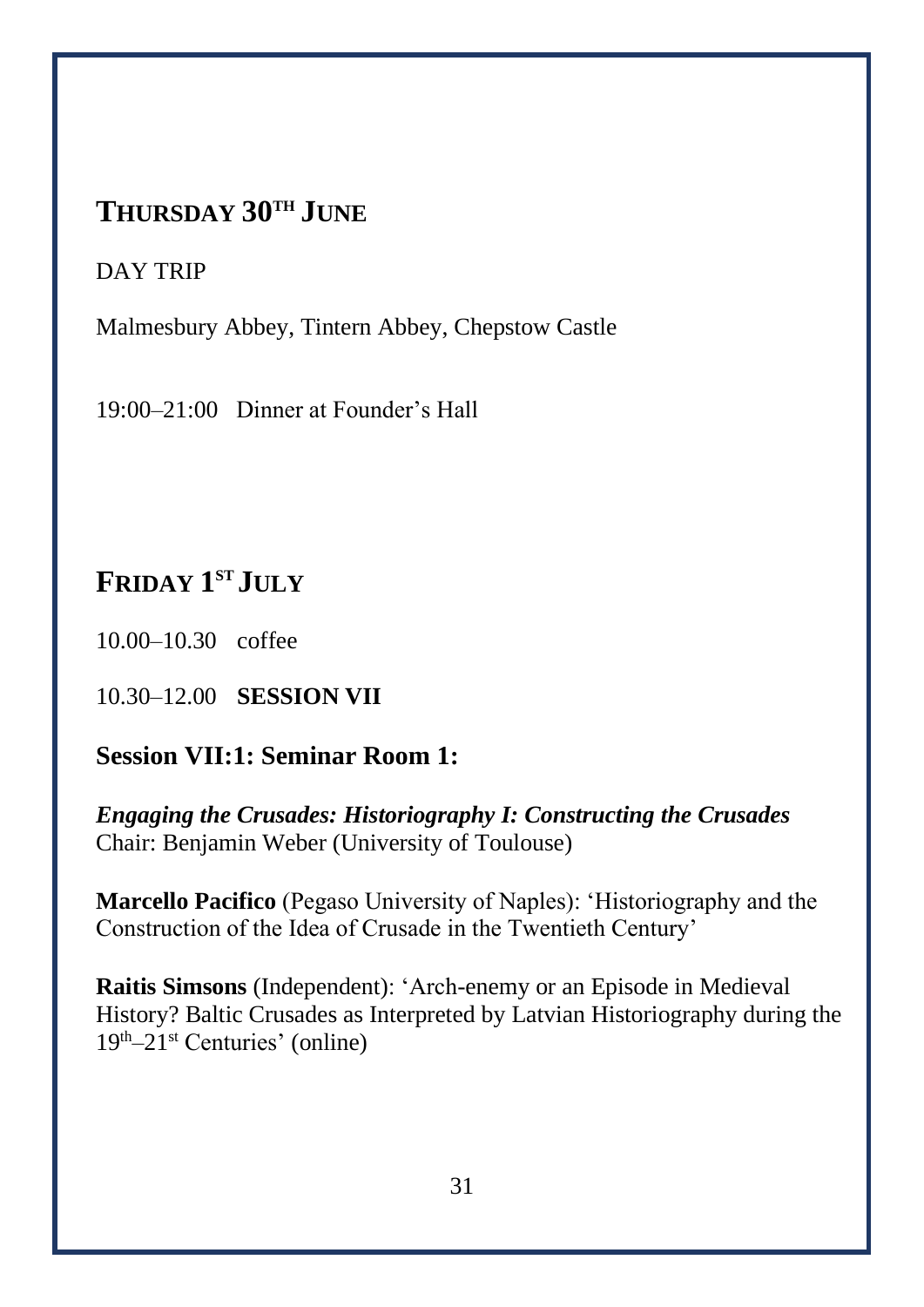**Ahmed Sheir** (Philipps-University, Marburg/Trinity College Dublin): 'Between Nationalism and Decolonisation: The Modern Egyptian Historiographical Context of the Crusades and Anti-Frankish Jihād' (online)

#### **Session VII:2: Seminar Room 2:**

*'Encountering the Past' in the Crusader States* **Organisers: Anna Gutgarts (Hebrew University of Jerusalem), Jonathan Rubin (Bar-Ilan University), and Wolf Zöller (Universität Heidelberg)** Chair: Andrew Jotischky

**Wolf Zöller**: 'Return to the Homeland. Reviving the Early Church in Crusader Jerusalem'

**Jonathan Rubin:** 'Outremer's Intellectuals and the Geography of the Holy Land'

**Anna Gutgarts**: 'Encountering the Urban Past in Crusader Jerusalem and the Reshaping of the Cityscape'

#### **Session VII:3: Seminar Room 3:**

*Crusade and Narrative* Chair: Katy Mortimer

**Tomasz Pełech** (University of Warsaw): 'Sin – Redemption – Victory: The Image of the Crusaders' Victory over Muslim Forces in the Battle of Antioch in the *Gesta Francorum* and Tudebode's *Historia de Hierosolymitano Itinere*' (online)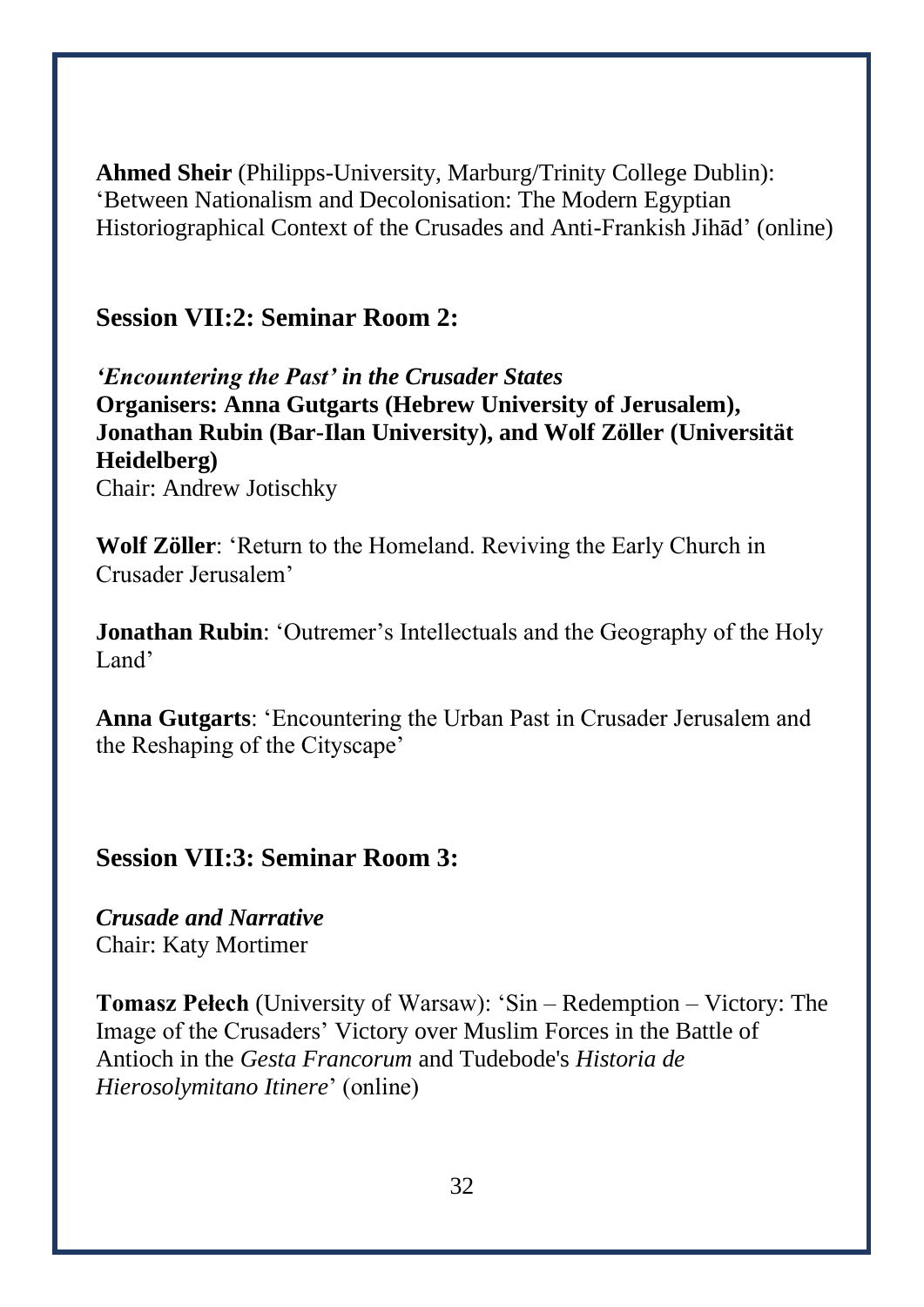**Theresa Rudolph** (Münster University): 'The Lord Alone was their Leader? Encountering Decision-Making Practices on the First Crusade'

**Thomas Morin** (Saint Louis University): 'Narrative Memory and the Politics of Mythology in the Latin Kingdom of Jerusalem (1099–1291)'

**Session VII:4: Windsor LT:**

**Roundtable:** *The Muslim Sources of the Crusader Period* **Organizers: Suleiman Mourad (Smith College, Massachusetts) and James Lindsay (Colorado State University)** Chair: Suleiman Mourad

Speakers: **Jessalynn Bird; Paul Cobb; Cecilia Gaposchkin (Dartmouth College); James Lindsay**

12.00–12.15 break

12.15–13.15 Plenary Lecture: Auditorium: **Astrid Swenson**: 'Colonial and Decolonial Encounters at Crusader Sites'

Chair: Mike Horswell

13.15–14.15 lunch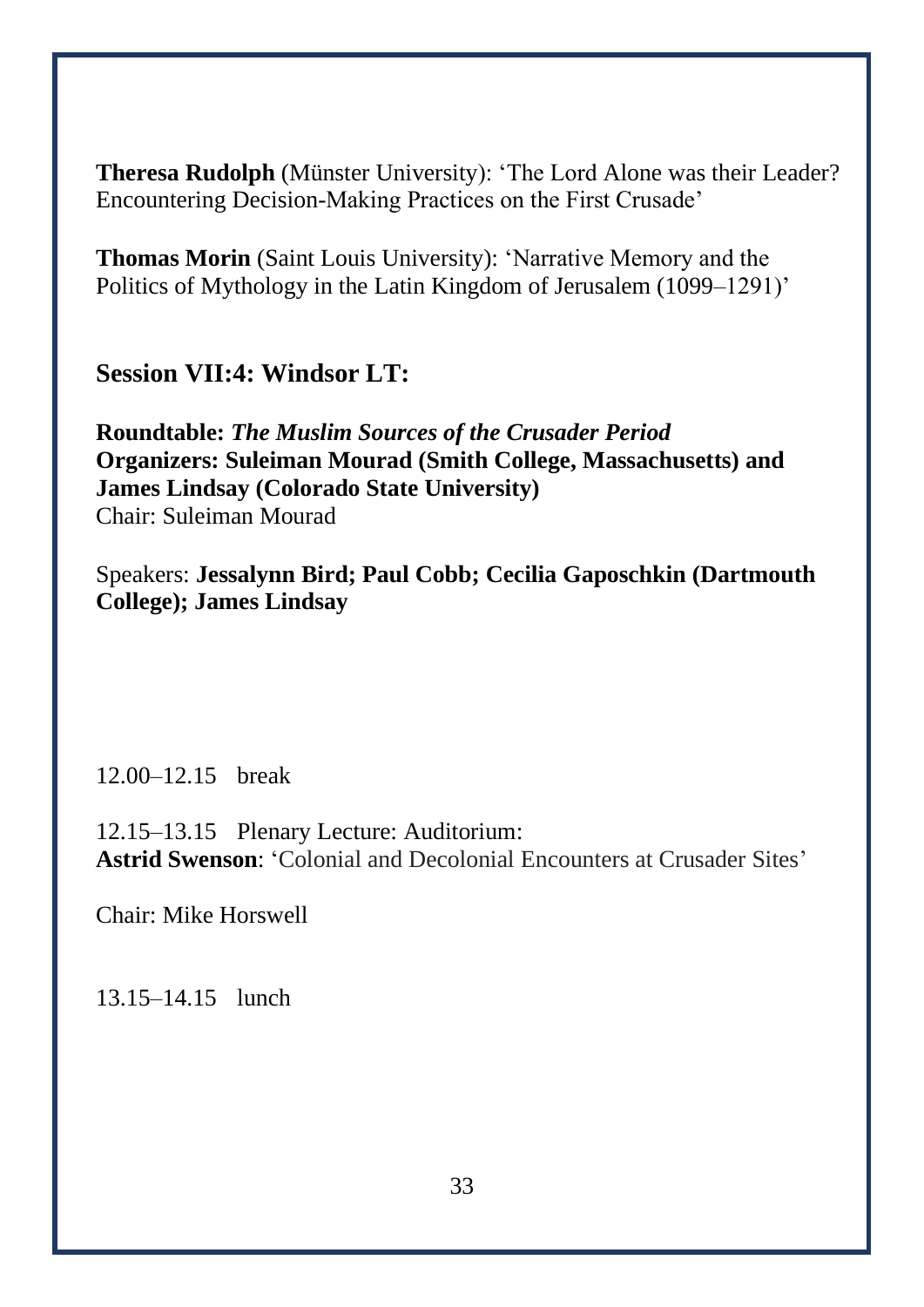#### 14.15–15.45 **SESSION VIII**

#### **Session VIII:1: Seminar Room 1:**

*The Crusader's Cross* **Organizer: Cecilia Gaposchkin**  Chair: William Purkis

**Cecilia Gaposchkin**: 'Cross relics in Crusading Warfare'

**Anne E. Lester**: 'The Crusader Cross at Clairvaux'

**Matthew Phillips** (Concordia University, Nebraska): 'The Mystery Redemption: Preaching the Cross in the Theological and Devotional Context of the Twelfth Century'

**Sara Lipton** (Stony Brook University, New York): '*Attende Rectorem Caeli Stantem in Cruce:* The Cross in a Sermon for the Crusade Against Peter of Aragon'

# **Session VIII:2: Seminar Room 2:**

*Engaging the Crusades: Historiography II: Ancestors and Antecedents* Chair: Mike Horswell

**Benjamin Weber**: '"Crusade": A Word and its Uses Since Medieval Times'

**Elizabeth Siberry**: 'Claiming Crusaders: Creative Genealogy and the Tudor and Stuart Gentry'

**Daniella Talmon-Heller** (Ben-Gurion University): 'Saladin in Israel and Palestine'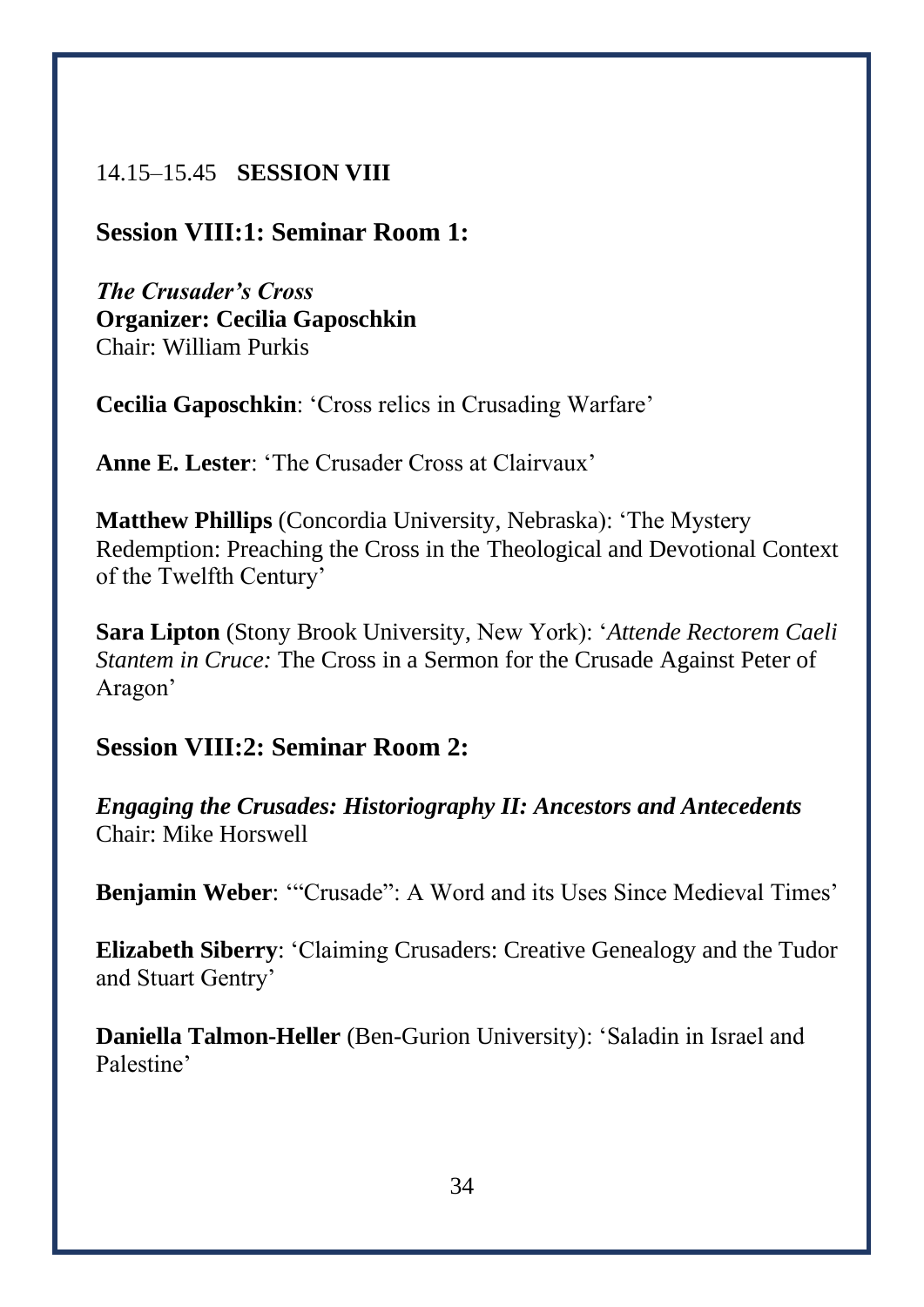#### **Session VIII:3: Windsor LT:**

**Roundtable:** *Reframing Crusading* **Organisers: Philip Booth and James Doherty** Chair: Philip Booth

Speakers: **Jason Roche; James Doherty; Francesca Petrizzo; Nicholas L. Paul** 

**Session VIII:4: Seminar Room 4:**

*Living in Montfort Castle* **Organizer: Rabei Khamisy (Zinman Institute of Archaeology, University of Haifa)** Chair: Heather Crowley

**Joppe Gosker** (Israel Antiquities Authority): 'The Metal of Montfort'

**Adrian Boas**: 'A Tenacious Hold: The Impact of the Siege of Montfort Castle in 1266'

15.45–16.15 coffee

16.15–17.45 **SESSION IX**

**Session IX:1: Seminar Room 1:**

*Law and the Latin East* Chair: Andrew D. Buck

**Tomislav Karlović** (University of Zagreb): 'William of Tyre and the Case of Ralph of Domfront (*Historia Ierosolymitana* XV, 11–17) – Communicating Legal Knowledge and the Romano-Canonical Procedure'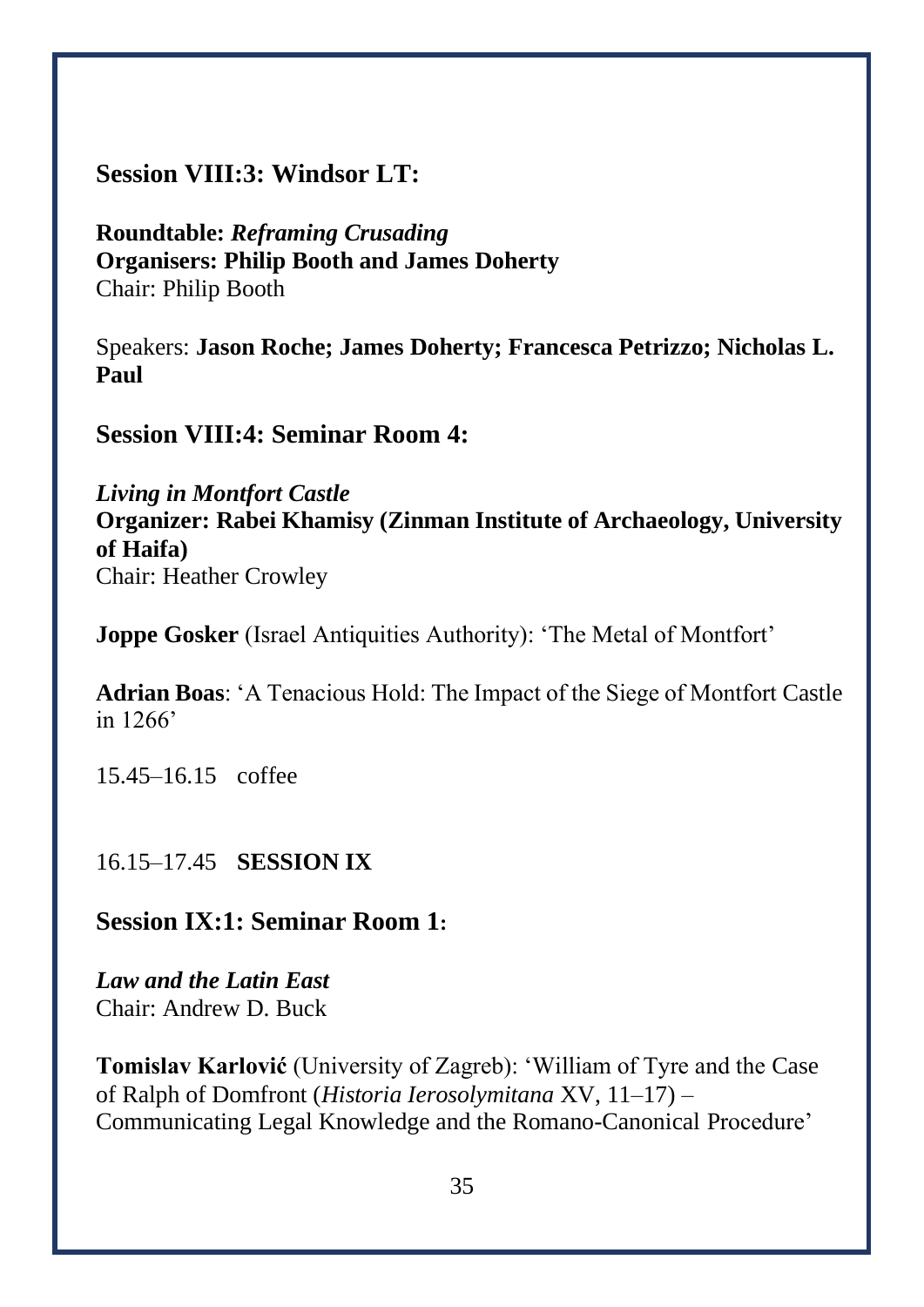**Amanda Racine** (Fordham University): 'A Culture of Service: Reading Service in John of Ibelin's *Livre des assises*'

**Miloš Stanković** (University of Belgrade): 'The *Assise Sur La Ligece* as *Magna Carta* of the Latin East'

#### **Session IX:2: Seminar Room 2:**

*Engaging the Crusades: Historiography III: Studying the Crusades Today* Chair: Elizabeth Siberry

**Peter Konieczny** (Editor medievalists.net and Medieval Warfare): 'Crusades and YouTube'

**Christoph T. Maier** (University of Zurich): 'Carl Erdmann vs. William of Tyre: How Modern are Modern Crusade Studies?'

**Mike Horswell**: 'Connecting Crusading Pasts and Futures: Reception Studies as a Way Forward for Crusader Medievalism'

#### **Session IX:3: Seminar Room 3:**

*Encountering the Ottomans: The Papacy and the Crusade, 1453–1471* **Organiser: Jonathan Harris** Chair: Charlotte Gauthier

**Nancy Bisaha** (Vassar College, New York): 'A Place for the Ottomans in Europe? Pius II's Shifting Views' (online)

**Jonathan Harris**: 'Pius II and the Patriarch: Spectacle and Propaganda'

**Mark Whelan** (University of Surrey): 'Saxon Dukes and Turkish Lands: Planning the Crusade in the Holy Roman Empire'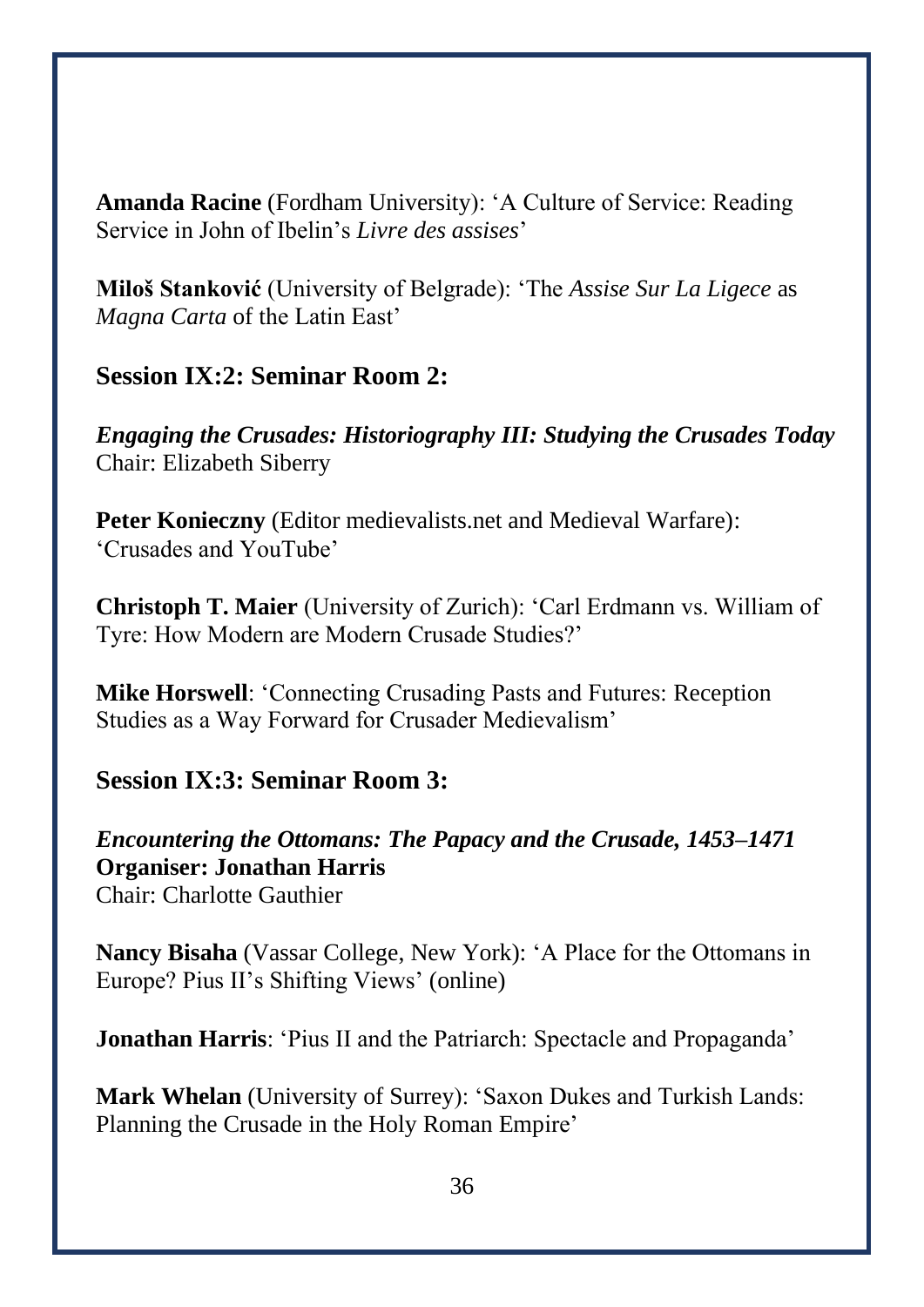# **Session IX:4: Seminar Room 4:**

*The Crusades and Iberia* Chair: William Purkis

**Miguel Gomez** (University of Dayton): 'Papal Bulls and the Iberian Crusades'

**Pål Berg Svenungsen** (Western Norway University of Applied Sciences): 'A Song of Ice and Fire – The Norwegian-Castilian Marriage Alliance of 1257 in the context of the Crusades'

**Paula Pinto Costa** (Porto)/**Joana Lencart** (Porto): 'Crusade versus Reconquest in Portugal: the Terminology used in Reconquest Narratives and through the Royal and Papal Appropriation of the Territory' (online)

18.30– Dinner – The Barley Mow, Barley Mow Rd, Englefield Green, Egham TW20 0NX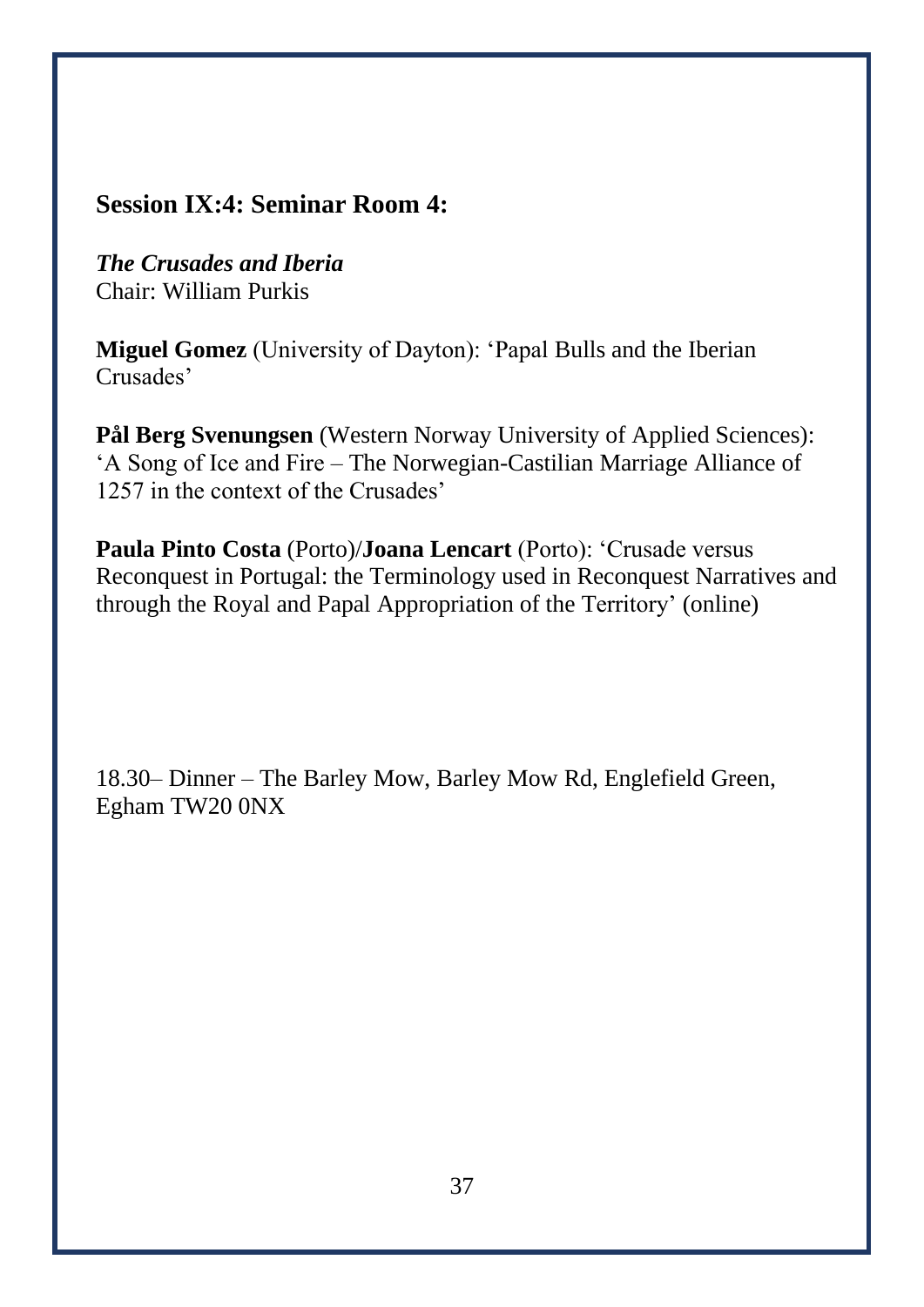# **Internet Sign-In Instructions**

#### Eduroam

Setting up your Royal Holloway eduroam connection is now much quicker and easier. If your device operates on Windows 10, Mac OS or iOS the process should be straightforward. iOS devices will prompt the user to trust the new certificate. This is normal behaviour for iOS to prompt for trust of any certificate that is not from [apple.com.](http://apple.com/) For other operating systems such as Windows 7 there is a short installation procedure (see below).

- 1. Browse to **[cat.eduroam.org](https://cat.eduroam.org/)**
- 2. Click on the link provided to **download your eduroam® installer –** the correct installer for your operating system should be auto suggested, if it is not choose "choose another installer" and pick the correct operating system from the list.
- 3. Select **Royal Holloway and Bedford New College**
- 4. Input your username in the format <username>[@rhul.ac.uk](http://rhul.ac.uk/) e.g. [abcd123@rhul.ac.uk](mailto:abcd123@rhul.ac.uk)
- 5. Join the wireless network named "eduroam"

#### Campus Net

When you use your device for the first time on campus and select CampusNet as your network, a registration page should automatically appear. If it doesn't, open your web browser and visit [rhul.ac.uk/wifi.](http://rhul.ac.uk/wifi) This should redirect you to our registration page. There are two options: *Students and staff* or *Visiting the University*. Visitors should select *Visiting the University* and enter their full name and email address. Once you've successfully entered these details, you'll be registered on our network for 10 minutes to give time to validate your email address. You'll need to open the email we sent from [campusnet@royalholloway.ac.uk](https://intranet.royalholloway.ac.uk/mailcontacts/campusnet++royalholloway+ac+uk) and click the confirmation link in the email. Check spam and junk folders if they have not received the email within 5 minutes.